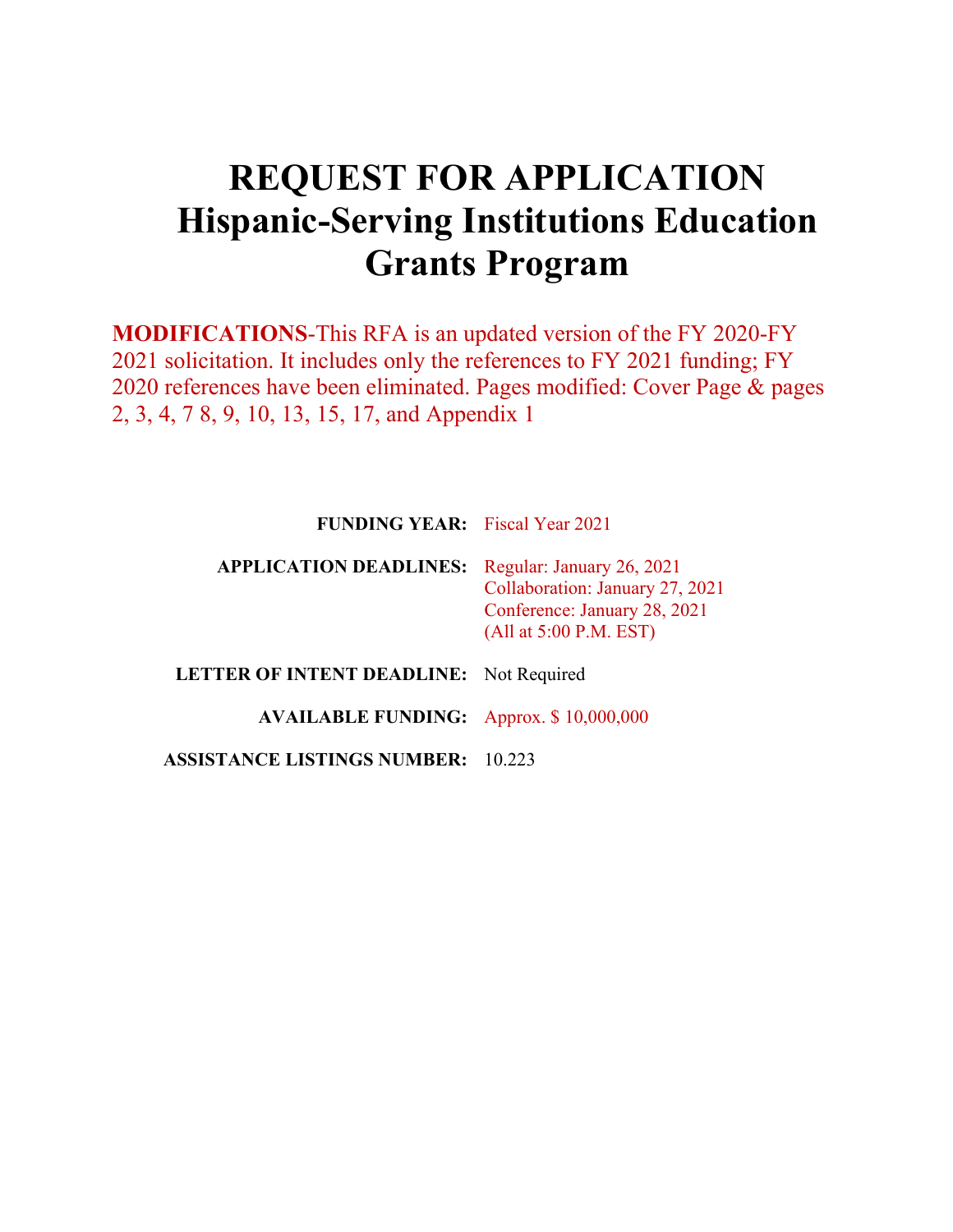#### **INITIAL ANNOUNCEMENT**

<span id="page-1-0"></span>National Institute of Food and Agriculture, United States (U.S.) Department of Agriculture (USDA)

*Catalog of Federal Domestic Assistance.* The Hispanic-Serving Institutions (HSI) Education Grants Program is listed in the Assistance Listings under the Catalog of Federal Domestic Assistance number 10.223.

#### <span id="page-1-1"></span>**Table 1**: Key Dates and Deadlines

| <b>Task Description</b>     | <b>Deadline</b>                                                                                                                                                       |
|-----------------------------|-----------------------------------------------------------------------------------------------------------------------------------------------------------------------|
| Application:                | Fiscal Year 2021: Regular: January 26, 2021;<br>Collaboration: January 27, 2021; January 28, 2021<br>(All at 5:00 P.M. Eastern)<br>[Ref to Part I $\S$ C of this RFA] |
| Letter of Intent:           | Not Required                                                                                                                                                          |
| <b>Applicants Comments:</b> | Within six months from the issuance of this notice<br>(NIFA may not consider comments received after the sixth month)                                                 |

<span id="page-1-2"></span>*Stakeholder Input*. The National Institute of Food and Agriculture (NIFA) seeks comments on all request for applications (RFAs) so it can deliver programs efficiently, effectively, with integrity, and with a focus on customer service. NIFA considers comments, to the extent possible when developing RFAs and use comments to help meet the requirements of Section  $103(c)(2)$  of [the Agricultural Research, Extension, and Education Reform Act of 1998](https://nifa.usda.gov/sites/default/files/resource/Agricultural-Research-Extension-and-Education-Reform-Act-of-1998.pdf) [\(7 U.S.C. 7613\(c\)\(2\)\).](https://nifa.usda.gov/sites/default/files/resource/Agricultural-Research-Extension-and-Education-Reform-Act-of-1998.pdf) Applicants may submit written comments to  $Policy@usda.gov$  (email is for comments only). Please use the following subject line: Response to the Hispanic-Serving Education Grants Program RFA.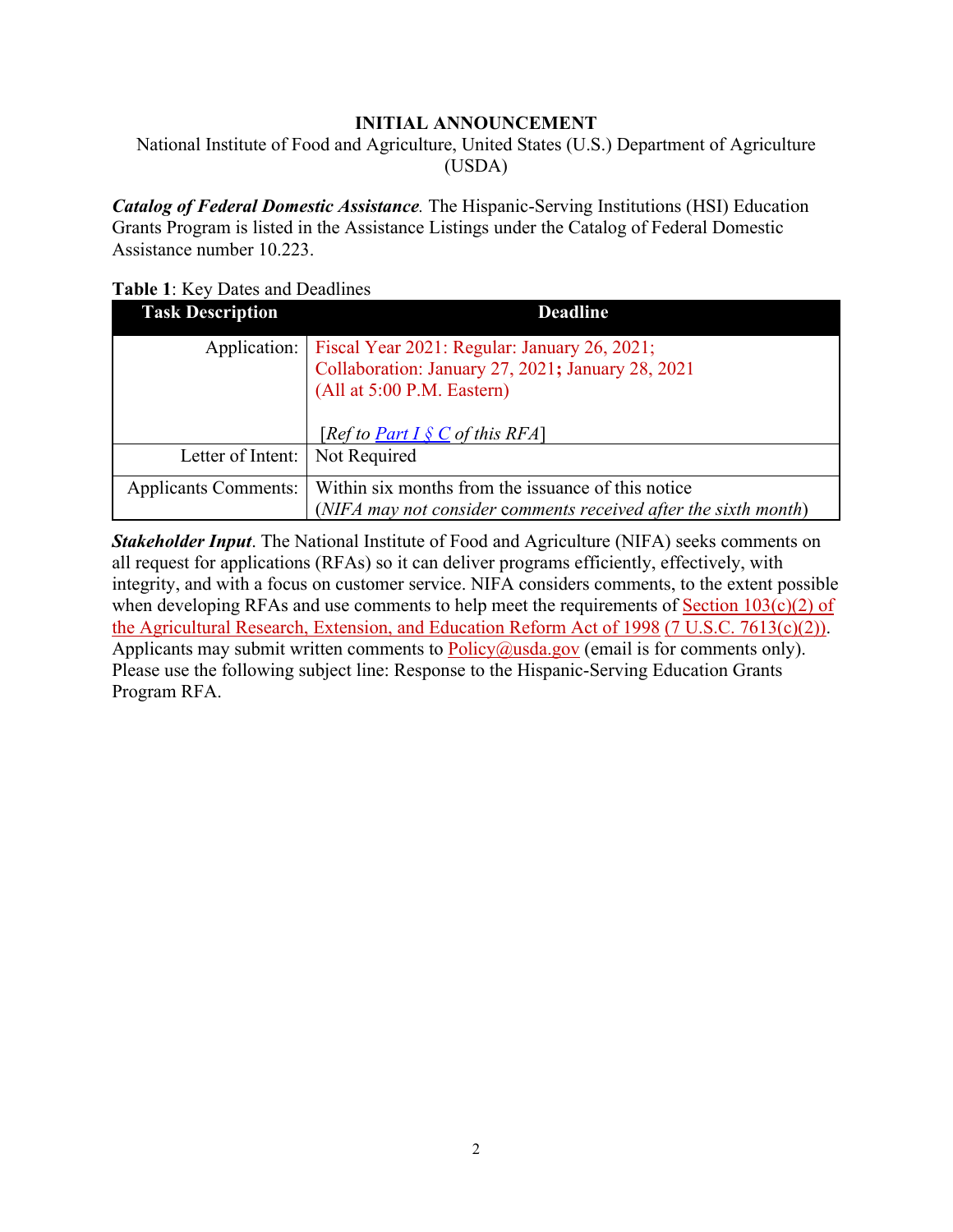#### **EXECUTIVE SUMMARY**

<span id="page-2-0"></span>This notice identifies the objectives for HSI projects, deadlines, funding information, eligibility criteria for projects and applicants, and application forms and associated instructions. NIFA requests applications for the Hispanic-Serving Institutions (HSI) Education Grants Program for FY 2021 to promote and strengthen the ability of HSIs to carry out higher education programs that attract, retain, and graduate outstanding students capable of enhancing the nation's food, agriculture, natural resources, and human sciences professional and scientific work force.

The anticipated amount available for grants in FY 2021 is approximately \$10 million. This RFA is being released prior to the passage of a full appropriations act for FY 2021. Enactment of additional continuing resolutions or a full appropriations act may affect the availability or level of funding for this program. The Hispanic-Serving Institutions Education Grants Program Supplemental Information file containing expanded information on the below topics can be found on the program's funding webpage under "relevant documents" at **HSI**.

Materials Available on the Internet:

- 1. Educational Need Areas Supported
- 2. Eligible Student Recipient
- 3. Collaboration Projects: Linkages and Activities
- 4. USDA Agencies
- 5. Mission Critical Occupations
- 6. Suggested HSI Project Evaluation Plan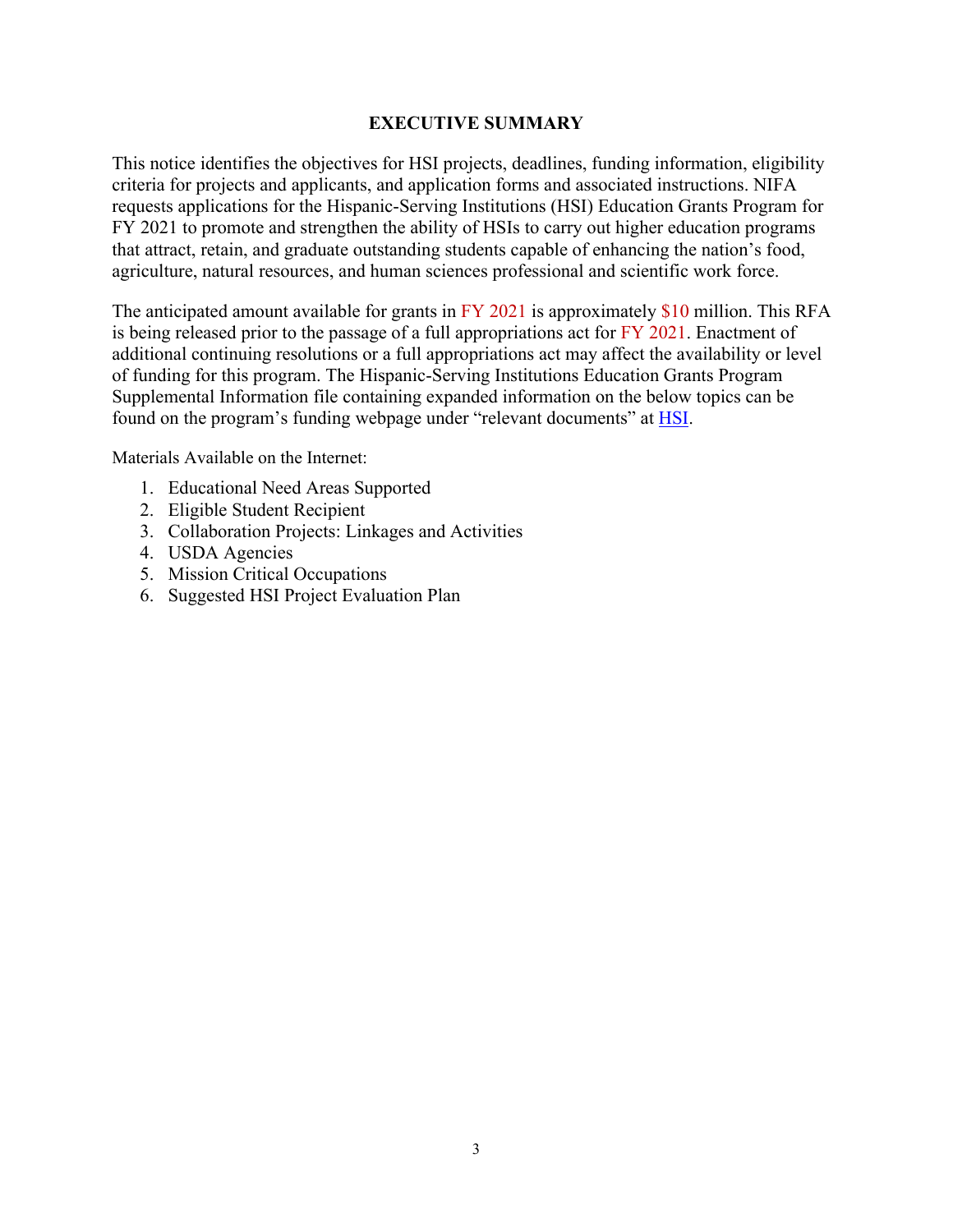| А.             |                             |    |
|----------------|-----------------------------|----|
| <b>B.</b>      |                             |    |
|                |                             |    |
| А.             |                             |    |
| <b>B.</b>      |                             |    |
| C.             |                             |    |
| D.             |                             |    |
|                |                             |    |
| А.             |                             |    |
| <b>B.</b>      |                             |    |
|                |                             |    |
|                |                             |    |
| A.             |                             |    |
| B.             |                             |    |
| $C_{\cdot}$    |                             |    |
|                |                             |    |
| A <sub>1</sub> |                             |    |
| B.             |                             |    |
| C.             |                             |    |
| D.             |                             |    |
|                |                             |    |
| A.             |                             |    |
| В.             |                             |    |
| $C_{\cdot}$    |                             |    |
|                | PART VII. OTHER INFORMATION | 26 |
| А.             |                             |    |
| <b>B.</b>      |                             |    |
| $C_{\cdot}$    |                             |    |
|                |                             |    |
|                |                             |    |

# **TABLE OF CONTENTS**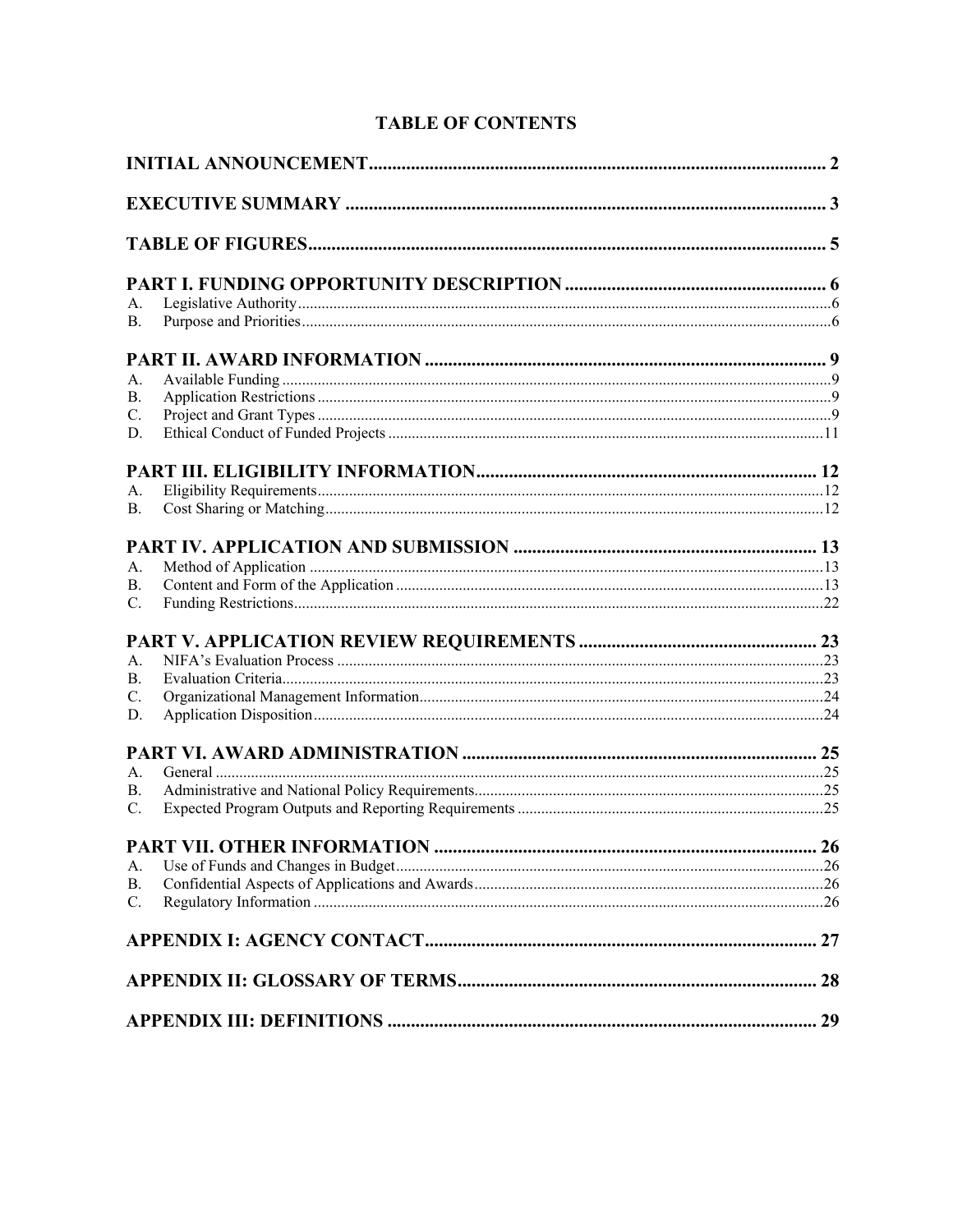## **TABLE OF TABLES**

# <span id="page-4-0"></span>**TABLE OF FIGURES**

[Figure 1. Recommended Format for Submitting Expected Impacts](#page-18-0) 20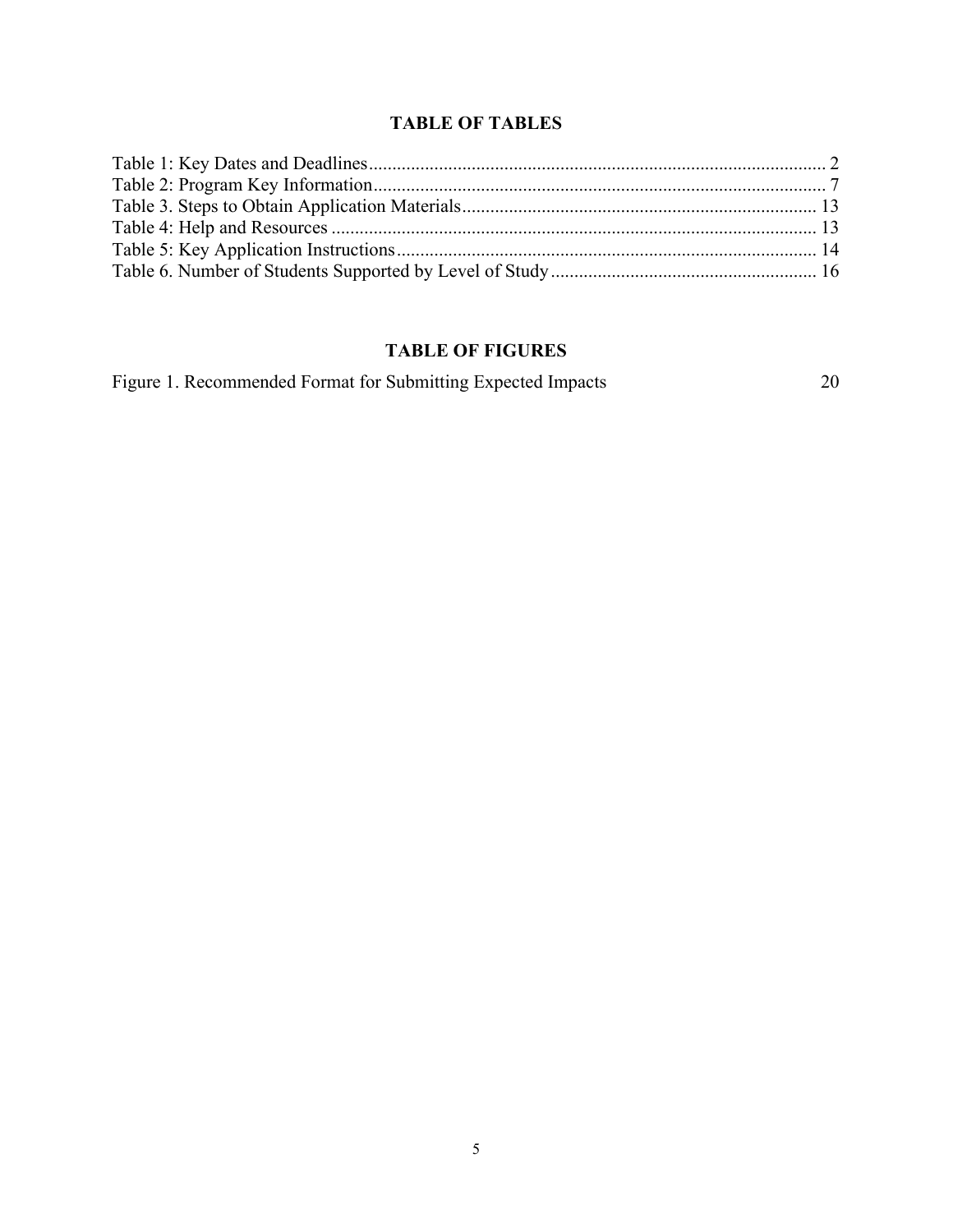## <span id="page-5-0"></span>**PART I. FUNDING OPPORTUNITY DESCRIPTION**

## <span id="page-5-1"></span>**A. Legislative Authority**

Section 1455 of [National Agricultural Research, Extension, and Teaching Policy Act of 1977](https://nifa.usda.gov/sites/default/files/resource/nar77.pdf) (NARETPA), reauthorized by section 7121 of the [Agricultural Improvement Act of 2018,](https://www.congress.gov/bill/115th-congress/house-bill/2/text) provides the Secretary of Agriculture with the authority to make competitive grants to Hispanic-Serving Institutions for the purpose of promoting and strengthening their ability to carry out education, applied research, and community development programs. This program is administered under the provisions of section 1455 of NARETPA [\(7 U.S.C. 3241\)](https://uscode.house.gov/view.xhtml?req=(title:7%20section:3241%20edition:prelim)%20OR%20(granuleid:USC-prelim-title7-section3241)&f=treesort&edition=prelim&num=0&jumpTo=true) pursuant to section 815 of Public Law 104-127 and [Public Law 110-246.](https://www.congress.gov/110/plaws/publ246/PLAW-110publ246.pdf)

Per section 7128 of the Food, Conservation, and Energy Act of 2008 [\(Pub. L. 110-246\)](https://www.congress.gov/110/plaws/publ246/PLAW-110publ246.pdf), projects and activities funded under this program are no longer required to be part of a consortia of Hispanic-Serving Institutions to be supported by the grant.

## <span id="page-5-2"></span>**B. Purpose and Priorities**

The purpose of the HSI Education Grants Program is to encourage innovative teaching or education proposals with potential to impact and become models for other institutions that serve underrepresented students, at the regional or national level. Projects supported by this program:

- 1. Attract and support undergraduate and graduate students from underrepresented groups in order to prepare them for careers related to the food, agricultural and natural resources systems and sciences in the United States.
- 2. Enhance the quality of postsecondary instruction within the above disciplines.
- 3. Provide opportunities and access to food and agricultural careers in the public and private sector.
- 4. Align the efforts of HSIs and other non-profit organizations to support academic development and career attainment of underrepresented groups.

*eXtension.* HSI encourages (but does not require) projects that develop content suitable for delivery through **eXtension**.

*Leadership Skills Development*. The development of leadership skills, knowledge, and qualities are necessary to prepare students for agricultural and related careers in the private sector, government, and academia. HSI teaching applications must demonstrably incorporate a leadership development component to equip students with technical and leadership abilities upon graduation. Specific activities may include:

- 1. Developing practical applications to increase understanding of leadership roles, including critical thinking, problem solving, and communication skills; ethics and professionalism; and working in teams;
- 2. Connecting the academic classroom experience with daily leadership roles and organizational activities;
- 3. Providing opportunities for mentoring and shadowing; and
- 4. Organizing leadership academies, workshops, trainings, etc.

The HSI is aligned with the following [USDA Strategic Goals:](https://www.usda.gov/sites/default/files/documents/usda-strategic-plan-2018-2022.pdf) 

1. Strategic Goal 4: Facilitate Rural Prosperity and Economic Development; Objective 4.1: Expand rural business opportunity and rural quality of life with access to capital;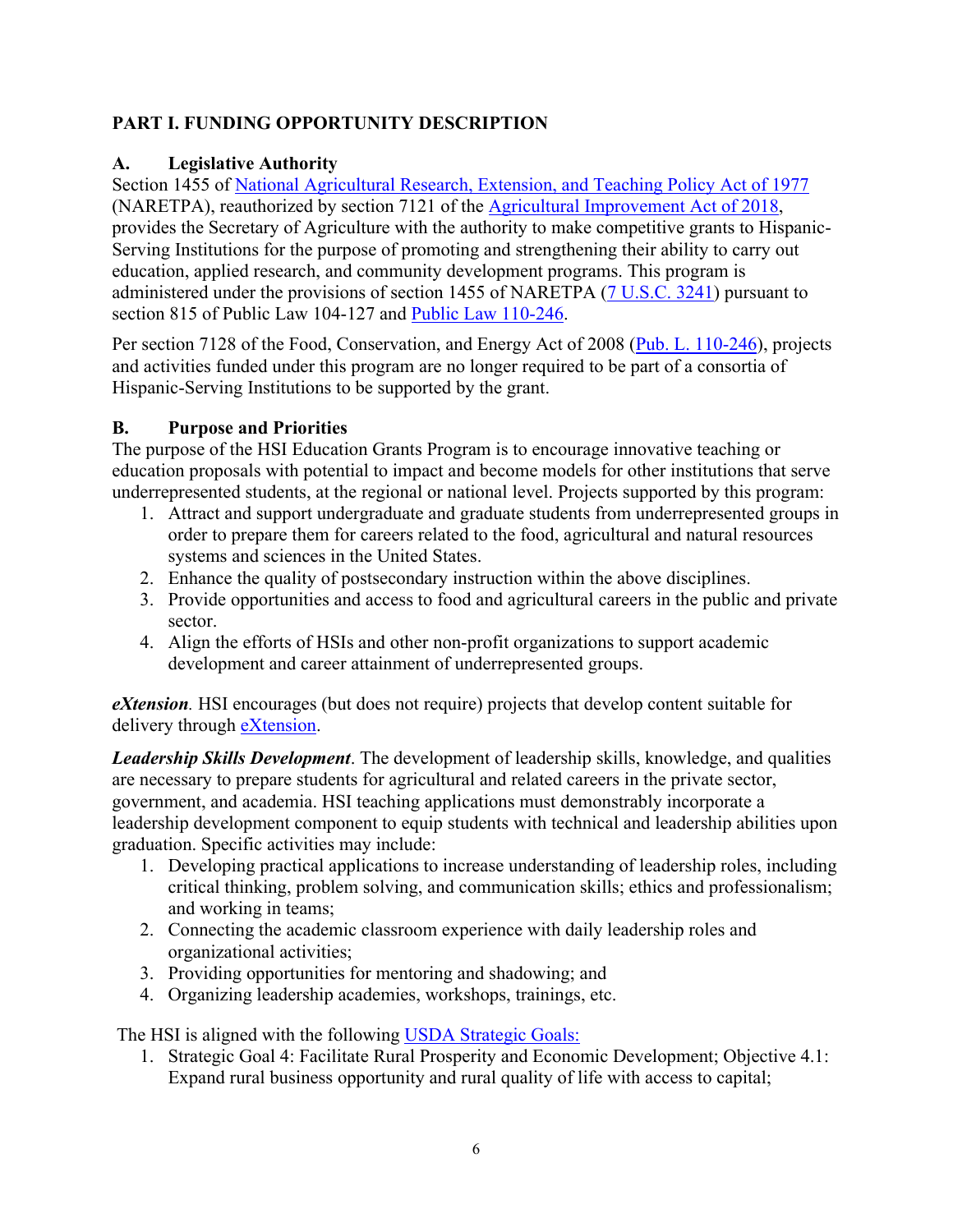improved infrastructure, broadband access and connectivity; and support for workforce availability.

Eligible institutions may propose projects in any discipline(s) or subject matter area(s) of the food and agricultural sciences. More specific information on what is considered food, agriculture, natural resources and human sciences, and allowable program activities can be found on the webpage link listed under "Materials Available on the Internet" under the [Executive](#page-1-2)  [Summary](#page-1-2) of this solicitation.

| <b>Description</b><br>Title  |                                                |  |  |  |
|------------------------------|------------------------------------------------|--|--|--|
| Program Code:                | NJ                                             |  |  |  |
| Program Code Name:           | Hispanic-Serving Institutions Education        |  |  |  |
|                              | Grants Program (HSI)                           |  |  |  |
| <b>CFDA</b> Number           | 10.223                                         |  |  |  |
| Project Type:                | <b>Education/Teaching Projects</b>             |  |  |  |
| Grant Type:                  | Regular, Collaboration, and Conference         |  |  |  |
|                              | <b>Grants ONLY</b>                             |  |  |  |
| <b>Application Deadline</b>  | Fiscal Year 2021: Regular: January 26, 2021;   |  |  |  |
|                              | Collaboration: January 27, 2021; Conference:   |  |  |  |
|                              | January 28, 2021 (5:00 P.M. Eastern)           |  |  |  |
| <b>Grant Duration:</b>       | Generally 48 Months - Regular and              |  |  |  |
|                              | Collaboration                                  |  |  |  |
|                              | Generally 36 Months – Conference               |  |  |  |
| Anticipated # of Awards:     | Regular – 10; Collaboration – 2-4;             |  |  |  |
|                              | Conference $-2$                                |  |  |  |
| <b>Maximum Award Amount:</b> | Regular – Approx. $$250,000$ ; Collaboration – |  |  |  |
|                              | Approx. $$1,000,000$ ; Conference - Approx.    |  |  |  |
|                              | \$50,000                                       |  |  |  |

<span id="page-6-0"></span>

|  | Table 2: Program Key Information |
|--|----------------------------------|
|  |                                  |

For FY 2021, an institution may not submit more than two Collaboration, and two Conference applications to this program, as a lead institution. There is no limit on the number of Regular applications to be submitted by an institution.

For FY 2021 only two awards will be made to the same lead institution, with up to one being a Collaboration award. Conference awards are excluded from this award limitation.

In order to receive an award in FY 2021, the lead institution may not have more than five USDA/NIFA HSIs-funded active awards as lead institution, excluding projects in No-Cost Extension status.

The HSI Education Grants Program develops human capital relevant to the HSI goals listed above. The specific Educational Need Areas that support those goals are:

- 1. Curricula Design, Degree Programs, Materials Development, and Library Resources
- 2. Faculty Preparation and Enhancement for Teaching
- 3. Instruction Delivery Systems
- 4. Scientific Instrumentation for Teaching
- 5. Student Experiential Learning
- 6. Student Recruitment and Retention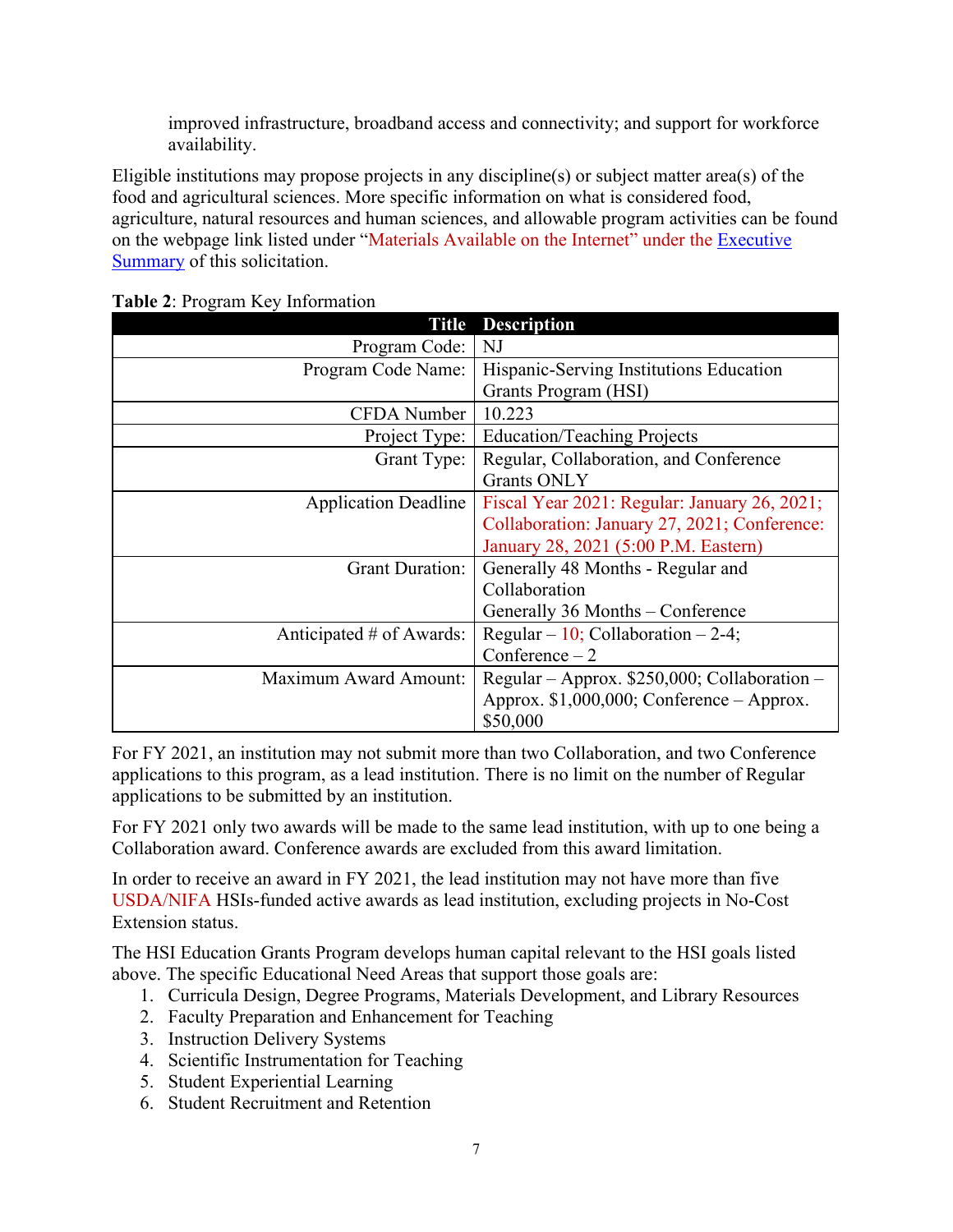More detailed information on these Educational Need Areas and participant eligibility can be found on the webpage link listed under "Materials Available on the Internet" under the [Executive](#page-1-2)  [Summary](#page-1-2) of this solicitation.

**Disciplines.** The HSI program will support applications from any number of disciplines in the food and agricultural sciences. More specific information on what is considered food, agriculture, natural resources and human sciences, and allowable program activities can be found on the webpage link listed under "Materials Available on the Internet" under the [Executive](#page-1-2)  [Summary](#page-1-2) of this solicitation. Other disciplines will be considered provided there is strong justification on their relationship with the agricultural enterprise.

*Social and behavioral science disciplines.* Projects that integrate social and behavioral sciences with biological sciences to provide experiential learning opportunities for students in community development programs are encouraged. Incorporation of social and behavioral sciences is important for addressing many of the challenges facing agriculture and rural communities, such as increasing global demand for food production in the face of limited natural resources, improving health and reducing obesity by engaging in heathy diets, and alleviating poverty by fostering economic opportunity.

<span id="page-7-0"></span>Applications may propose, as part of a formal education and teaching program, that students gain experience with applied research and extension outreach activity. Activities supported should better position the institution(s) involved to engage on its (their) role as an HSI and reach out to the current or potential underrepresented student population. Applicants must describe in the budget narrative how these funds will be allocated. Projects with budget requests exceeding the budgetary guidelines will not be reviewed.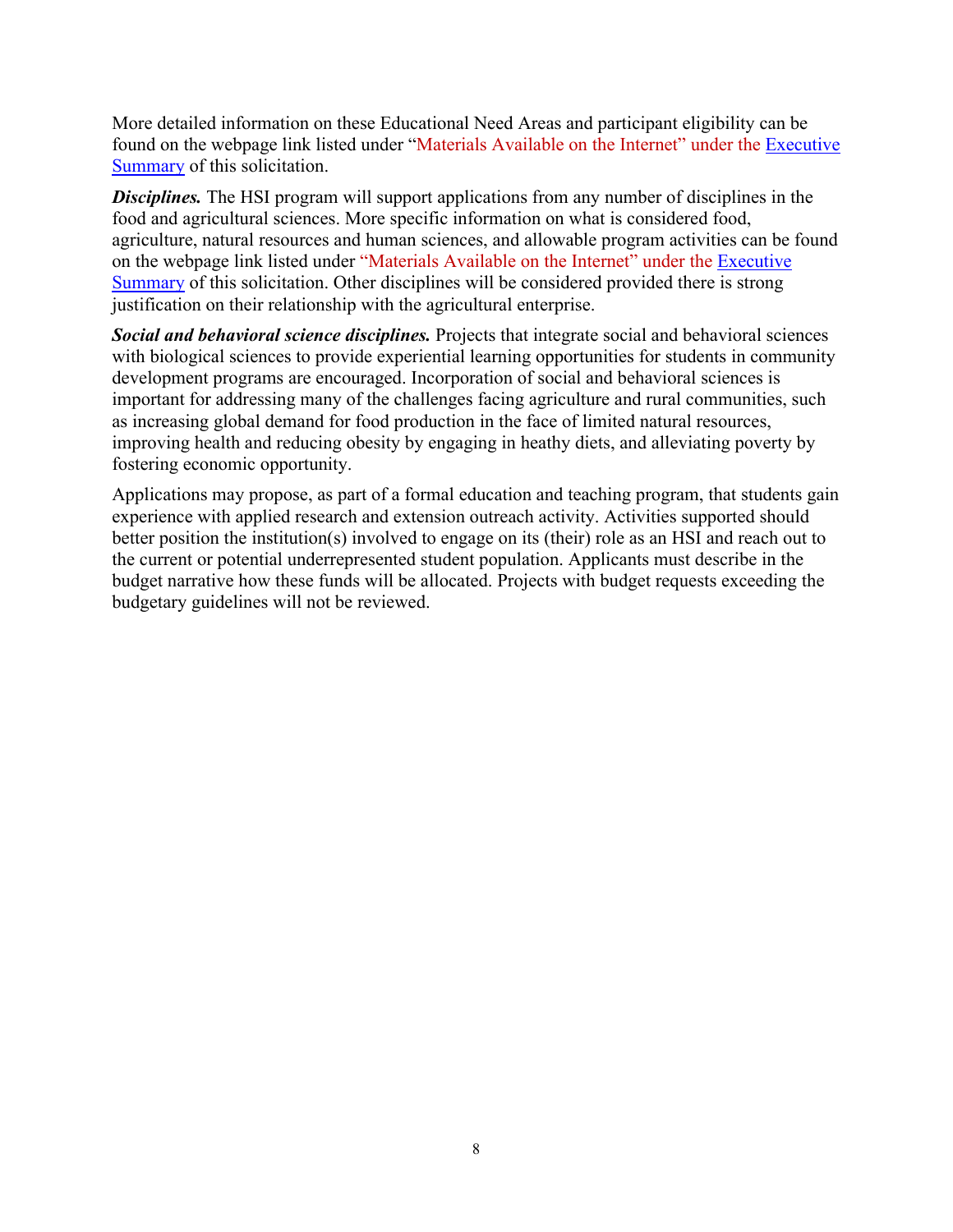## <span id="page-8-0"></span>**PART II. AWARD INFORMATION**

#### <span id="page-8-1"></span>**A. Available Funding**

The anticipated amount available for HSI in FY 2021 is approximately \$10 million. This RFA is being released prior to the passage of an appropriations act for FY 2021. Enactment of additional continuing resolutions or an appropriations act may affect the availability or level of funding for this program.

USDA is not committed to fund any particular application or to make a specific number of awards.

The [Automated Standard Application for Payments,](https://www.fiscal.treasury.gov/fsservices/gov/pmt/asap/asap_home.htm) operated by the Department of Treasury, Bureau of Fiscal Service, is the designated payment system for awards resulting from this RFA.

## <span id="page-8-2"></span>**B. Application Restrictions**

NIFA will evaluate applications using the criteria described in [Part V](#page-22-0) of this RFA. Application for FY 2021 are limited to the following applications types:

- 1. *New application*: New applications will be evaluated using the criteria described in [Part](#page-22-0)  [V](#page-22-0) of this RFA and are subject to the due dates herein (see [Appendix III](#page-28-0) for definition).
- 2. *Resubmitted application*: Resubmitted applications must include the response to the previous review panel summary and are subject to the same criteria and due dates herein. Resubmitted applicants must enter the NIFA-assigned proposal number of the previously submitted application in the *Federal Field (Field 4)* on the application form (see [Appendix III](#page-28-0) for definition).

## <span id="page-8-3"></span>**C. Project and Grant Types**

The following describes the types of *projects* or *grants* that are eligible for funding:

- 1. Project Types. In FY 2021, the HSI grant program will only accept Education/Teaching Projects. Single-function Education/Teaching Projects develop human capital relevant to overall program goals for U.S. agriculture. Projects should focus on developing skills necessary for entry- and mid-level technical employment or for entering graduate programs in food and agricultural sciences.
- 2. Grant Types. There are three grant types for the HSIs Education Grants Program: Regular, Collaboration, and Conference grants.
	- a. *Regular grant.* The Regular Grants support targeted, original, scientific Education/Teaching Projects. Applicants would be eligible HSI institutions (two or 4 year institutions, independent branch campuses, or branch institutions of a State system) with project activities to be undertaken principally on behalf of and for the benefit of the lead HSI. Applicants may partner with other HSI or non-HSI without the requirement of sharing grant funds with other project partners. Grants will be funded at up to approximately \$250,000 total for a period of four years. Regular project applicants may request additional funding (up to \$25,000) only to provide financial assistance to one student only beyond his/her participation in the project increasing the award total up to approximately \$275,000. For more details, please see Section IV.B.1.l.iv.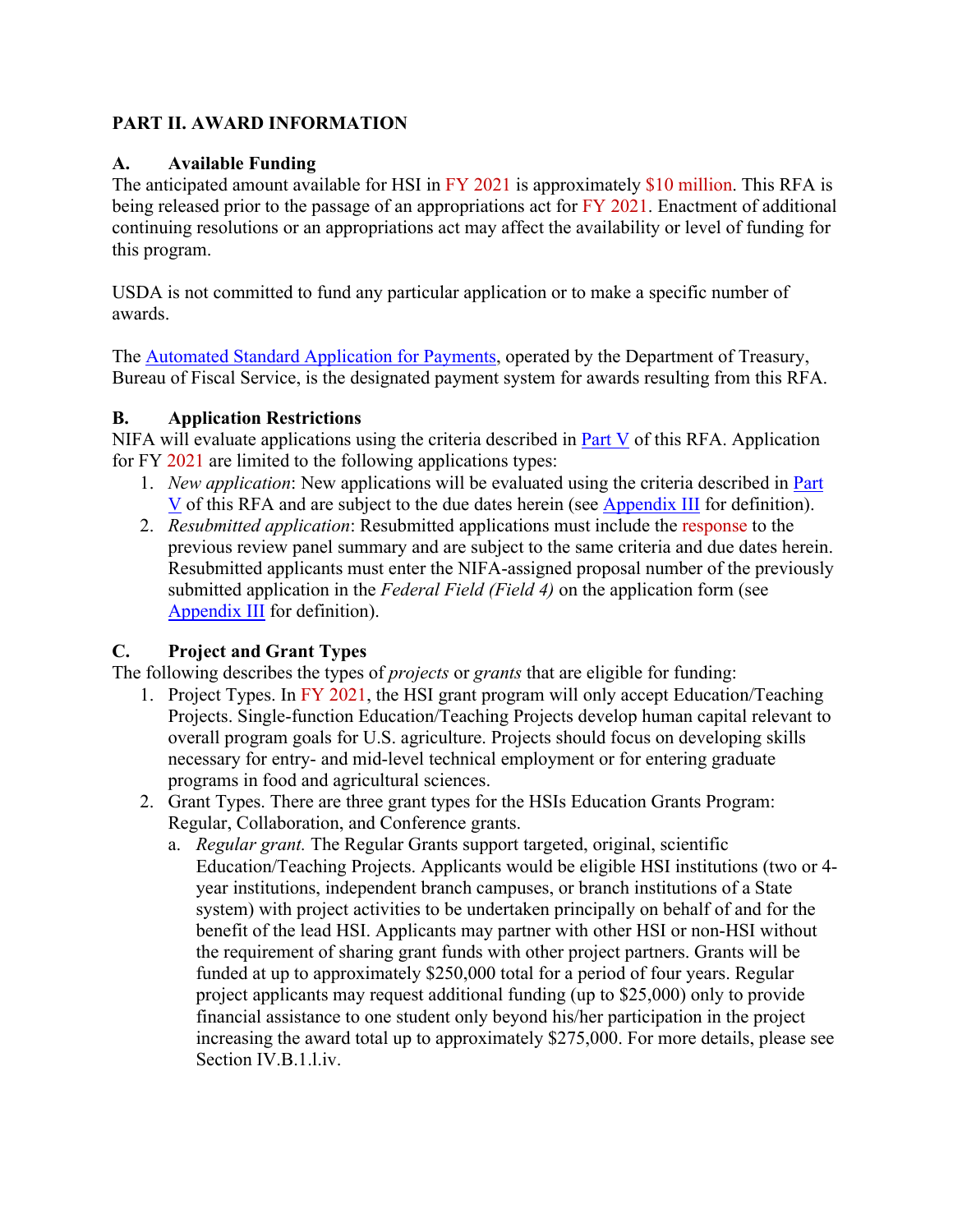Bridge grants, a subset of regular grants, may be available to enhance institutional capacity with the goal of strengthening the capacity of the applicant's education programs and the competitiveness of future grant applications. To be considered for a Bridge grant, applicant institutions must have not previously received HSI funds. Bridge applications will be reviewed and ranked with the rest of the regular grant applications and will be selected for funding by the review team based on their potential for enhancing agricultural education and the capacity of the applicant institution to be successful in future grant competitions. Awards made under this option will be funded at up to approximately \$200,000 for a project period of four years.

b. *Collaboration Grant.* Collaboration Grants for this program must be submitted by a group of two or more HSIs forming a linkage arrangement for the purpose of carrying out common objective(s) on the group's behalf. The arrangement must be formed in order to promote and strengthen the institutional abilities to carry out higher education programs related to the food and agricultural sciences.

Grants are designed to help institutions develop competitive projects, and to attract new students into careers in high-priority areas of national need. To ensure the costeffectiveness of funded projects, the institutions will work together to recruit and graduate a minimum of fifteen undergraduate and ten graduate students from underrepresented groups in an Associate, Baccalaureate, MS or PhD degree program. Collaboration Grants will be funded up to approximately \$1,000,000 total, for a project period of four years.

All partners must have a significant role in the collaboration and each institution's budget needs to be appropriate to support its activities. More information regarding partnership and allowed activities can be found under "Materials Available on the Internet" under the [Executive Summary](#page-1-2) of this solicitation.

c. *Conference Grants.* Conference Grants support scientific meetings that bring together educators to identify research, education/teaching, and/or extension needs, update information, or advance an area of education/teaching. Individual conference grants must not exceed \$50,000 total for a project period of up to two years. Conference grants are not renewable. Indirect costs are not permitted on Conference Grant awards.

Applicants of regular, collaboration or conference grants are encouraged, but not required, to partner with a USDA agency in order to leverage resources and expertise to the proposed project.

#### *Application Submission and Award Limitations*

For FY 2021, an institution may not submit more than two Collaboration, and two Conference applications to this program, as a lead institution. There is no limit on the number of Regular applications submitted by an institution.

For FY 2021 only two awards will be made to the same lead institution, with up to one being a Collaboration award. Conference awards are excluded from this award limitation.

In order to receive an award in FY 2021, the lead institution may not have more than five USDA/NIFA HSI-funded active awards as lead institution, excluding projects which are in "No-Cost Extension" status.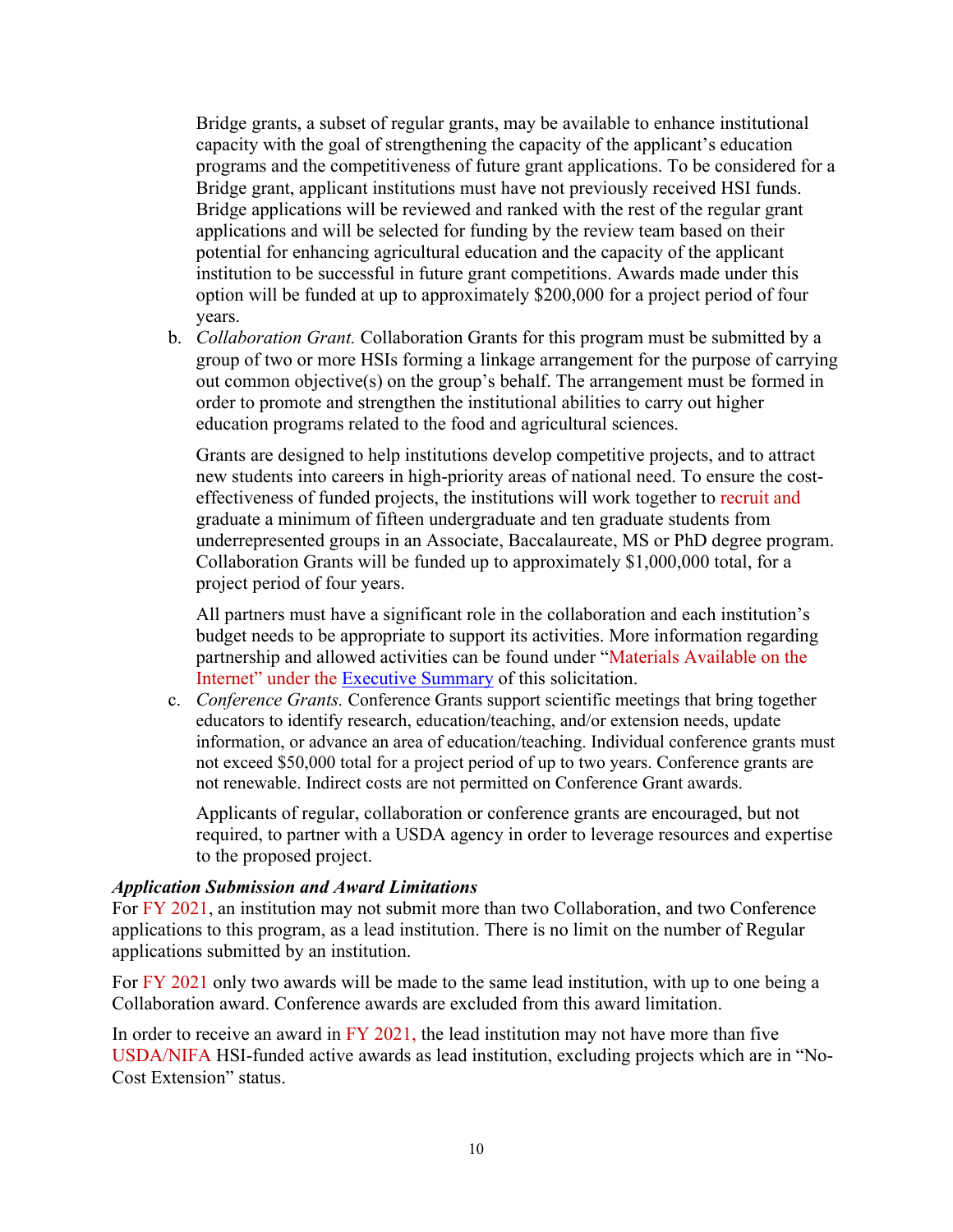#### <span id="page-10-0"></span>**D. Ethical Conduct of Funded Projects**

In accordance with sections [2, 3, and 8 of 2 CFR Part 422,](https://ecfr.io/Title-02/pt2.1.422) institutions that conduct USDAfunded extramural research must foster an atmosphere conducive to research integrity, bear primary responsibility for prevention and detection of research misconduct, and maintain and effectively communicate and train their staff regarding policies and procedures. In the event an application to NIFA results in an award, the Authorized Representative (AR) assures, through acceptance of the award that the institution will comply with the above requirements. Award recipients must, upon request, make available to NIFA the policies, procedures, and documentation to support the conduct of the training. See [Responsible and Ethical Conduct of](https://nifa.usda.gov/responsible-and-ethical-conduct-research)  [Research](https://nifa.usda.gov/responsible-and-ethical-conduct-research) for further information.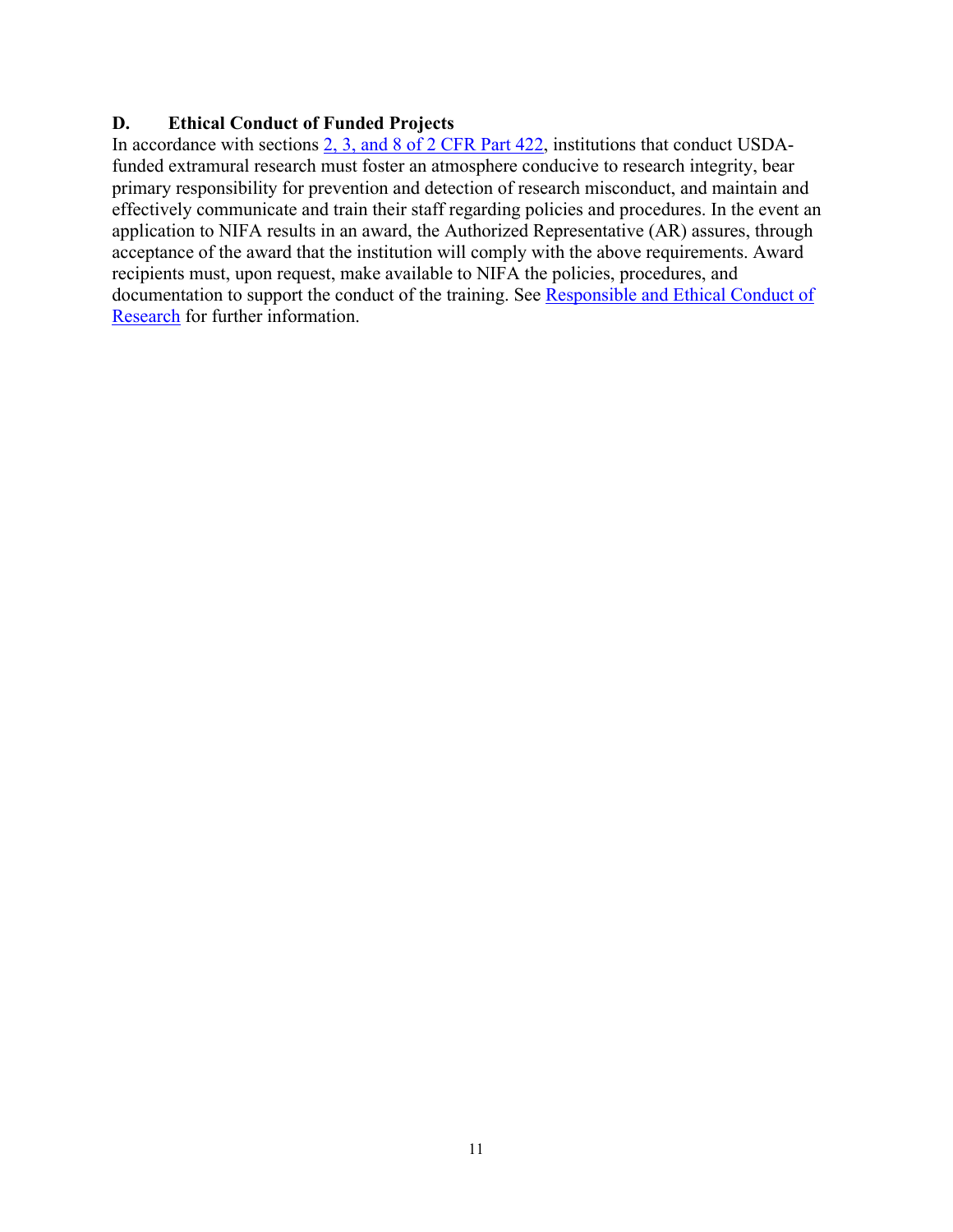## <span id="page-11-0"></span>**PART III. ELIGIBILITY INFORMATION**

#### <span id="page-11-1"></span>**A. Eligibility Requirements**

Applicants for the HSI must meet all the requirements discussed in this RFA. Applications may only be submitted by Hispanic-Serving Institutions. To be considered an HSI, institutions must have a minimum of 25 percent undergraduate full-time Hispanic enrollment. Failure to meet an eligibility criterion by the application deadline may result in the application being excluded from consideration and, even though an application may be reviewed, will preclude NIFA from making an award. For those new to Federal financial assistance, NIFA's [Grants Overview](https://nifa.usda.gov/resource/grants-overview) provides highly recommended information about grants and other resources to help understand the Federal awards process.

*Duplicate or Multiple Submissions* – duplicate or multiple submissions are not allowed. NIFA will disqualify both applications if an applicant submits duplicate or multiple submissions. For those new to Federal financial assistance, NIFA's [Grants Overview](https://nifa.usda.gov/resource/grants-overview) provides highly recommended information about grants and other resources to help understand the Federal awards process.

#### <span id="page-11-2"></span>**B. Cost Sharing or Matching**

*No Match Required* – The HSI has *NO* matching requirement. NIFA will not factor institutional matching resources into the review process as an evaluation criterion.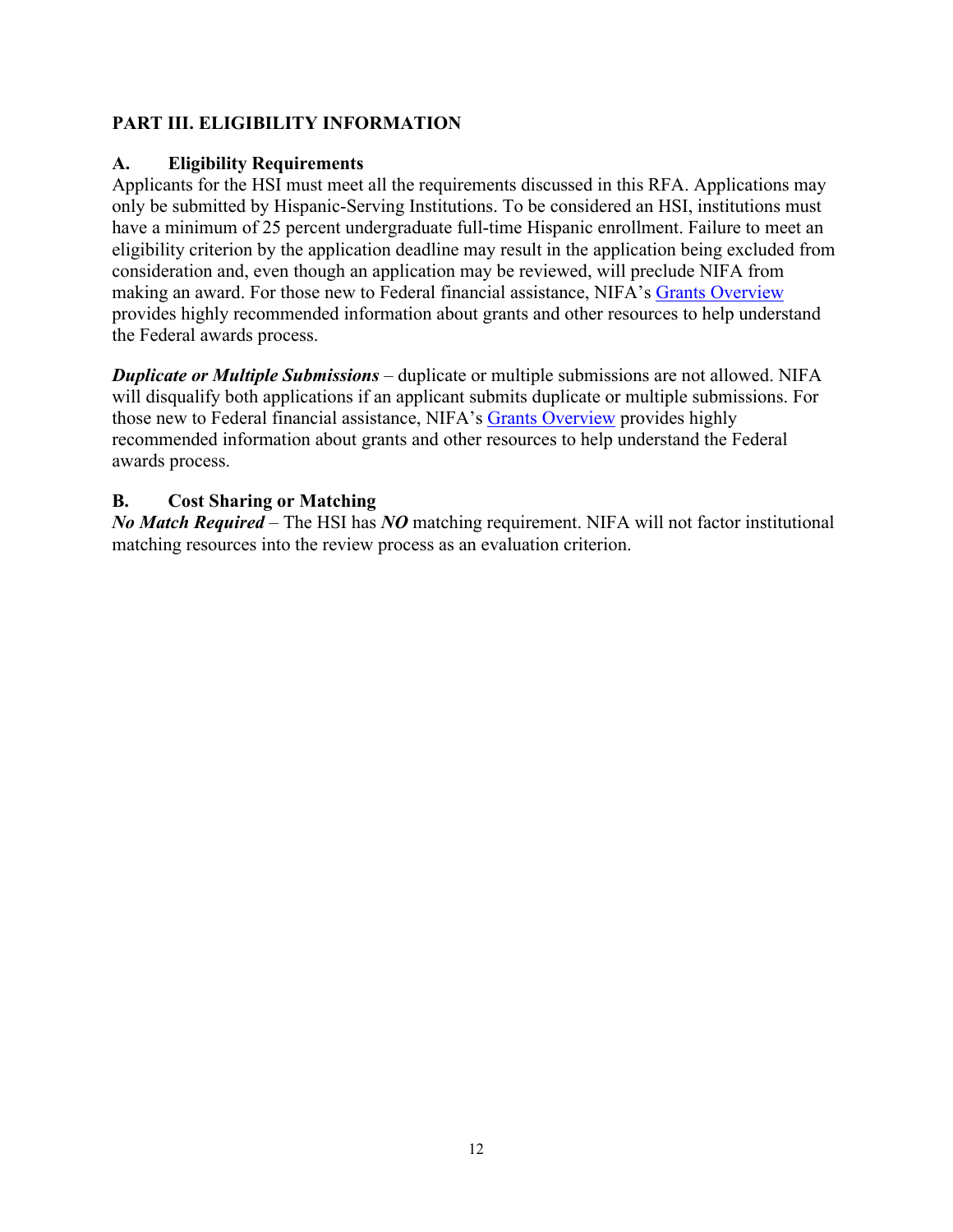## <span id="page-12-0"></span>**PART IV. APPLICATION AND SUBMISSION**

## <span id="page-12-1"></span>**A. Method of Application**

Applicants must apply to this RFA electronically; no other method or response is accepted. The electronic application for this RFA and additional resources are available on [Grants.gov](https://www.grants.gov/) and [Grants 101.](https://www.grants.gov/web/grants/learn-grants/grants-101/pre-award-phase.html/) **Table 3** provides instructions on how to obtain an electronic application. **Part II § 1** of the [NIFA Grants.gov Application Guide](https://apply07.grants.gov/apply/opportunities/instructions/PKG00249520-instructions.pdf) (Application Guide) contains detailed information regarding the [Grants.gov](https://www.grants.gov/) registration process.

| <b>Steps</b>       | <b><i>Radio 6: Steps to South Tippheumon Muterians</i></b><br><b>Action</b>                                               |
|--------------------|---------------------------------------------------------------------------------------------------------------------------|
| Step One: Register | <i>New Users</i> to Grants.gov must register early with Grants.gov prior to<br>submitting an application (Register Here). |
| Step Two:          | Download and Install Adobe Reader (see Adobe Software Compatibility                                                       |
| Download Adobe     | for basic system requirements)                                                                                            |
| Step Three: Find   | Using this funding opportunity number USDA-NIFA-HSI-007752,                                                               |
| Application        | search for application here: Opportunity Package.                                                                         |
| Step Four: Assess  | Contact an AR prior to starting an application to assess the organization's                                               |
| Readiness          | readiness to submit an electronic application.                                                                            |

#### <span id="page-12-3"></span>**Table 3.** Steps to Obtain Application Materials

## <span id="page-12-4"></span>**Table 4**: Help and Resources

| <b>Grants.gov Support</b>                                                                                                                                                                               | <b>NIFA Support</b>                                                                                  |
|---------------------------------------------------------------------------------------------------------------------------------------------------------------------------------------------------------|------------------------------------------------------------------------------------------------------|
| <b>Grants.gov Online Support</b><br>Telephone support: 800-518-4726 Toll-<br>Free or 606-545-5035                                                                                                       | For application questions, please email<br>policy@usda.gov                                           |
| Email support: $support(\mathcal{Q})$ grants.gov<br>Self-service customer based support:<br>Grants.gov iPortal<br>Key Information: Customer service<br>business Hours 24/7, except federal<br>holidays. | Key Information: Business hours: Monday thru<br>Friday, 7a.m. - 5p.m. ET, except federal<br>holidays |

# <span id="page-12-2"></span>**B. Content and Form of the Application**

The [Application Guide](https://apply07.grants.gov/apply/opportunities/instructions/PKG00249520-instructions.pdf) is part of the corresponding application package for this RFA. The RFA overrides the [Application Guide](https://apply07.grants.gov/apply/opportunities/instructions/PKG00249520-instructions.pdf) if there is a discrepancy between the two documents. NIFA will accept subsequent submissions to an application until the application deadline. However, applicants that do not meet the application requirements, to include partial applications, risk being excluded from NIFA's review. NIFA will assign a proposal number to all applications that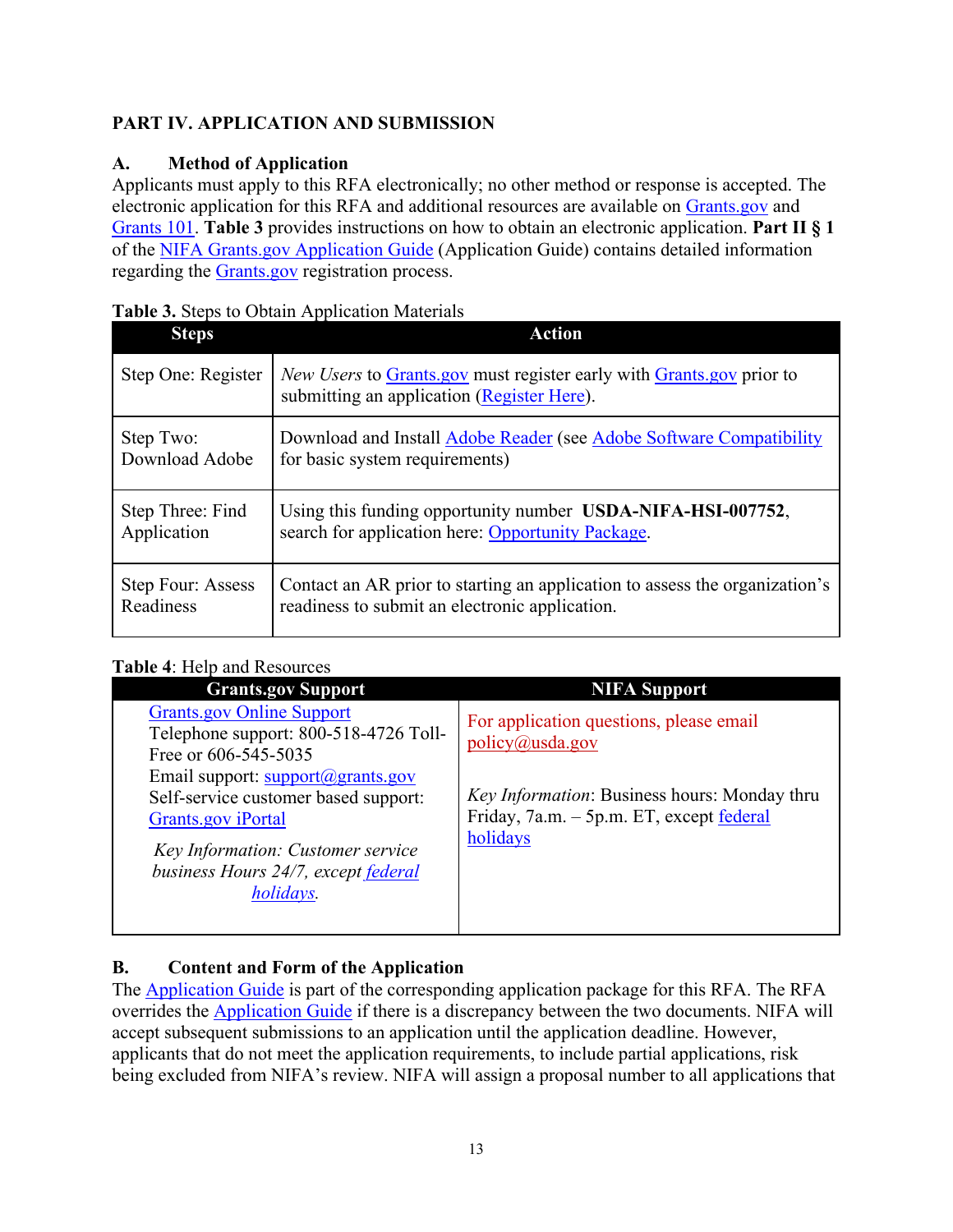meet the requirements of this RFA. Applicants must refer to the proposal number when corresponding with NIFA. **Table 5** outlines other key instructions for applicants.

| <b>Instruction</b>                                                                                                                               | <b>References</b><br>(All references are to the<br><b>Application Guide)</b> |
|--------------------------------------------------------------------------------------------------------------------------------------------------|------------------------------------------------------------------------------|
| Attachments must be in a portable document format<br>(PDF) format.                                                                               | Part III § 3                                                                 |
| Check the manifest of submitted files to verify<br>attachments are in the correct format.                                                        | Part III $\S$ 6.1                                                            |
| Conduct an administrative review of the application<br>before submission.                                                                        | Part VII and                                                                 |
| Follow the submission instructions.                                                                                                              | Part IV § 1.5                                                                |
| Provide an accurate email address, where designated, on<br>the SF-424 R&R.                                                                       | Part IV $\S$ 1.5                                                             |
| Contact the Grants.gov helpdesk for technical support,<br>and keep a record of the correspondence.                                               | N/A                                                                          |
| Contact NIFA if applicant does not receive<br>correspondence from NIFA regarding an application<br>within $30$ days of the application deadline. | N/A                                                                          |

<span id="page-13-0"></span>**Table 5**: Key Application Instructions

*SF 424 R&R Cover Sheet*. See **Part V § 2** and **Part V § 2.17**of the [Application Guide](https://apply07.grants.gov/apply/opportunities/instructions/PKG00249520-instructions.pdf) for the required certifications and assurances.

## *SF 424 R&R Project/Performance Site Location(s)*. See **Part V § 3** of the [Application Guide.](https://apply07.grants.gov/apply/opportunities/instructions/PKG00249520-instructions.pdf)

#### *R&R Other Project Information Form*. See **Part V § 4** of the [Application Guide.](https://apply07.grants.gov/apply/opportunities/instructions/PKG00249520-instructions.pdf)

- 1. Field 7. Project Summary (PS)/Abstract. The PS must show how the project goals align with the project goals of the HSI and must not exceed 1 single-spaced page. The summary must include the following:
	- a. Project Title: Title character limit is 140 characters. Descriptive of the project;
	- b. Project Code: NJ;
	- c. Project Director (and any) Co-Project Director(s) (include institutional affiliation for each) Project's Degree Level;
	- d. Priority Need Area: (See [Part I, B\)](#page-5-2);
	- e. Educational Need Area: (See [Part I, B\)](#page-5-2);
	- f. Primary Discipline/Subject Matter: (the primary academic major focus of the project)
	- g. Partners: If Collaboration Project, list all partners that will share grant funding ; and
	- h. Total Funds Requested: List by partner
- i. Summary Text: Provide a very concise (approx. 250 word) summary of your project to include: Problem the project will address, number of intended beneficiaries and an impact statement in quantitative and qualitative terms.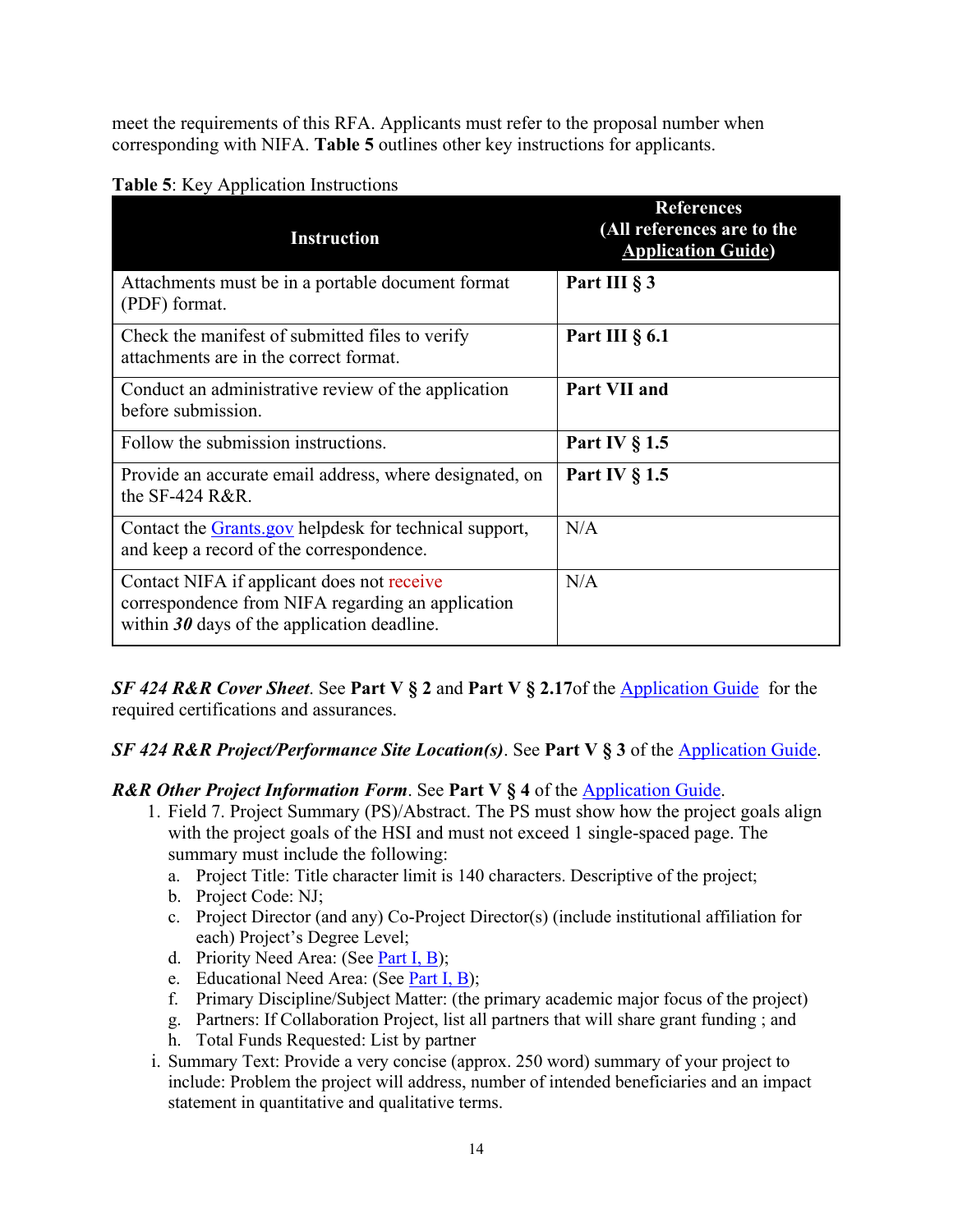See **Part V § 4.7** of the [Application Guide](https://apply07.grants.gov/apply/opportunities/instructions/PKG00249520-instructions.pdf) for instructions and suggested templates.

- <span id="page-14-0"></span>1. Field 8. Project Narrative (PN). The PN and full application must not exceed the total page limit of 25 double -spaced pages. The total page limit will include both the *doublespaced* pages of written text and figures (the font size for tables should be no smaller than 11 points, Times New Roman). Tables may be single-spaced. The page limits outlined here ensure fair and equitable competition. Appendices to the PN are allowed if they are directly germane to the proposed project. Do not add appendices to circumvent the page limit. The PN must include all of the following:
	- a. Potential for Advancing the Quality of Education: NIFA's programs are intended to promote advances in the food and agricultural sciences. If relevant to the overall goals of the program, applicants may include international partnerships or engagement activities. Applicants must clearly describe how the proposed international activities will support the objectives and desired domestic outcomes.
		- i. *Institutional Long-Range Goals.* Discuss how the project will contribute to the achievement of the institution's long-term (five- to ten-year) goals, explain how the project will help satisfy the institution's high priority objectives, or how the project is linked to and supported by the institution's strategic plan.
		- ii. *Identification of Educational Problem(s) and Project Impact.* Clearly identify and explain how the proposed project will address at least one of the Educational Need Areas listed in [Part I, B.](#page-5-2) Briefly explain the project's anticipated, overall impact on improving the quality of food and agricultural sciences education and how it will advance the goals of the HSI Education Grants Program.
	- iii. *Project Justification.* Clearly state the specific instructional problem or opportunity to be addressed. Describe how and by whom the focus and scope of the project were determined. Summarize the body of knowledge justifying the need for the proposed project. Discuss how the project will be of value at the State, regional, national, or international level(s). Describe any ongoing or recently completed significant activities related to the proposed project for which previous HSI funding was received under this program.
	- iv. *Innovation.* Describe the application's creative approach to improving the quality of food and agricultural sciences education, solving a higher education problem, or advancing educational equity.
	- v. *Multidisciplinary and/or Problem-based Focus.* Identify the Discipline(s) (described in [Part I, B\)](#page-5-2) supported. Discuss whether the project may be adapted by or serve as a model for other institutions.
	- vi. *Level of Study.* Include a table describing the expected number of students benefiting, from this project and the level of education, such as associate, baccalaureate, master's, or doctoral degrees, at each of the institutions participating in the program. Please include in your project narrative a table similar to the one presented below to summarize the students supported by level of study.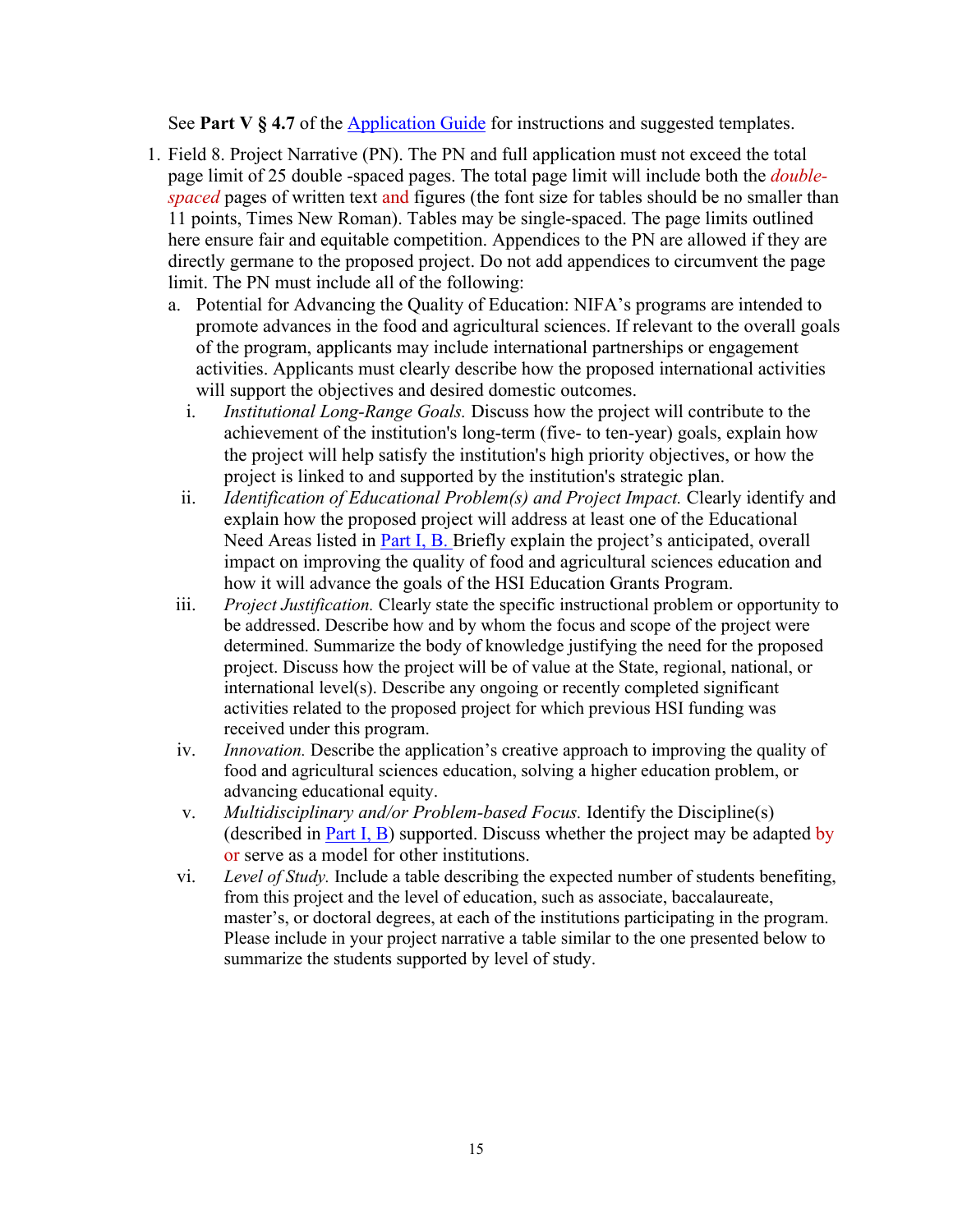| <b>Institutions Participating</b><br>$\parallel$ in the Project (1 to X) | $K$ to 12 | $K-12$<br><b>Teachers</b> | <b>Associate Arts/</b><br><b>Associate in Science</b> | Bachelor's in<br><b>Science</b> | Master's in<br><b>Science</b> | <b>Doctoral</b><br><b>Degree</b> |
|--------------------------------------------------------------------------|-----------|---------------------------|-------------------------------------------------------|---------------------------------|-------------------------------|----------------------------------|
| Institution 1                                                            |           |                           |                                                       |                                 |                               |                                  |
| Institution 2                                                            |           |                           |                                                       |                                 |                               |                                  |
| Institution 3                                                            |           |                           |                                                       |                                 |                               |                                  |
| Institution 4                                                            |           |                           |                                                       |                                 |                               |                                  |

**Table 6. Number of Students Supported by Level of Study**

b. Proposed Approach and Cooperative Linkages:

*Objectives.* Cite and discuss the specific performance objectives of the project. Indicate how they align with the HSI Education Grants Program objectives. Performance-based objectives should be used as they will inform the evaluation plan.

NOTE: You can use the ABCD method for creating a performance objective (Heinich, Molenda, Russell, & Smaldino, 2001. Instructional Media and Technologies for Learning) to systematically think about writing appropriate performance objectives towards your project goals:

- i. A is for audience Who are the learners? Are they adult learners? Are they workshop participants? Are they young students? How many? At what level?
- ii. B is for behavior What learning is overt and observable?
- iii. C is for condition How? In what context or under what circumstances will learning occur? Will the audience be expected to know pieces of information to accomplish learning?
- iv. D is for degree How much will be accomplished? How well or to what level does this learning need to be perfected?
- c. Plan of Operation and Methodology; Describe the activities for accomplishing the objectives of the project. Describe plans for management of the project to ensure its proper and efficient administration. Describe the way in which resources and personnel will be used to conduct the project.
- d. Timetable; Provide a timetable of activities for conducting the project. Identify all important project milestones and dates as they relate to project start-up, execution, evaluation, dissemination, and close-out.
- e. Products, Results, and Measurable Outcomes; Explain the expected products and results (outcomes) and their potential impact. (Important Note: "Products" may be actual items or services acquired with funds, e.g., "…developed three, new Webbased courses containing supplemental materials;" "Results" are intended or unintended consequences of the project, e.g., "...additional course materials now available online to reinforce student learning during non-classroom hours;" and "Outcomes/Impacts" are a measure of the results by comparing what might have happened in the absence of the funded project, e.g., "...an observed, overall increase in student learning based upon 8% higher average test scores of those students who both attended class and used the supplemental, web-based course materials.") Quantify outputs and/or outcomes.
- f. Evaluation Plans; Provide a methodology and implementation plan for evaluating the accomplishment of stated products, results and measurable outcomes during the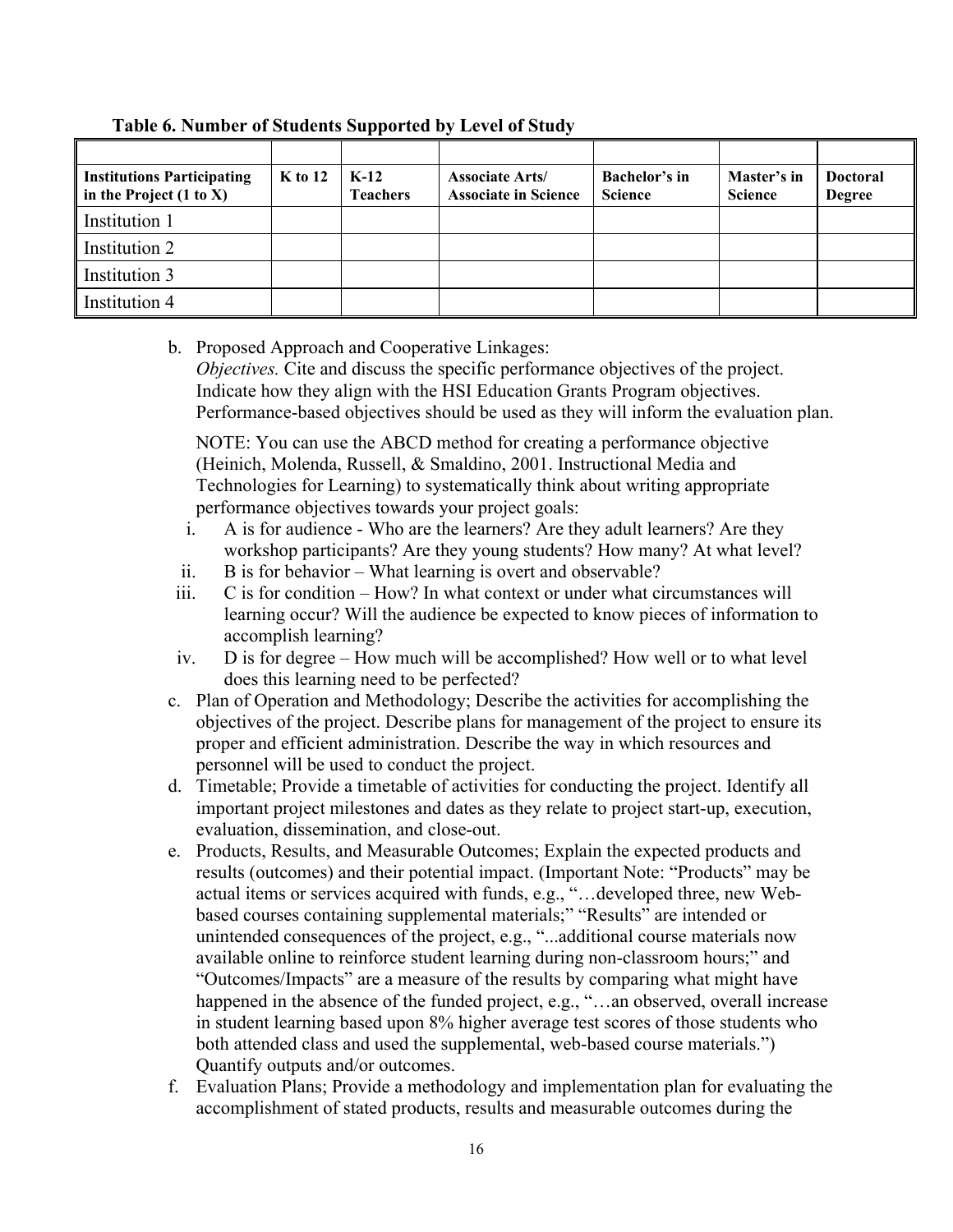project. Indicate the criteria, and corresponding weight of each, to be used in the evaluation process, describe any data to be collected and analyzed, and explain the methodology that will be used to determine the extent to which the needs underlying the project are met. Identify data to be used as baseline data. Demonstrate that the project's impact on improving education will be evaluated. More detailed information on a suggested evaluation plan can be found under "Materials Available on the Internet" under the [Executive Summary](#page-1-2) of this solicitation.

Baseline Data: For quantitative, baseline, student enrollment, degrees granted and employment data to make comparisons in meeting HSI Education Grants Program goals, applicants could reference the Food and Agricultural Education Information System (FAEIS) resource at: [http://faeis.ahnrit.vt.edu/.](http://faeis.ahnrit.vt.edu/)

Independent Evaluator: Grantees are encouraged to obtain an independent evaluation to secure appropriate documentation of the project's outcomes and impacts. Regular projects could use up to 5 percent of their grant funds for this purpose. Collaboration projects could use up to 1.5 percent of their grant funds for this purpose.

Results of evaluated metrics, products, outcomes, and impact data, including a detailed student count by Classification of Instructional Program (CIP) codes, should be submitted as part of the project's annual progress report and final technical report via NIFA's REEport system.

- g. Logic model; Applications for projects must include the elements of a logic model detailing the activities, outputs, and outcomes of the proposed project. This information may be provided as a narrative or formatted into a logic model chart. The logic model planning process is a tool that should be used to develop your project before writing your application. More information and resources related to the logic model planning process are provided at [Generic Logic Model for NIFA Reporting.](https://nifa.usda.gov/resource/generic-logic-model-nifa-reporting)
- h. Collaborating USDA agency; Document, if applicable, how applicants will find and partner with a sponsoring USDA agency in order to leverage grant funds and/or contribute towards the proposed project overall goals and objectives.
- i. Dissemination Plans; Applications must include a description of how the applicant plans to communicate project accomplishments (products, results and impacts, etc.) to the broadest extent throughout the academic community. This plan should include the following: educational journals; professional discipline publications; a website; presentations at regional or national conferences and workshops; and the Annual HSIs Project Director's Conference. Discuss the institution's commitment to disseminate project results and products. Identify target audiences and explain methods of communication. Consider distributing materials to other HSIs, especially HSI Education Grants Program grantees. Applicants are encouraged to develop a project web page within the first six months of the project as part of their dissemination activities.

As part of the award, you will be required to disseminate your findings and best practices at two types of meetings. The proposed budget should include the attendance to the HSI Education Grants Program's project director's meeting at the end of the first year and the annual meeting every year during the life of the project. Travel funds should also be requested for at least four students to attend these or other meetings as identified by the agency and PD.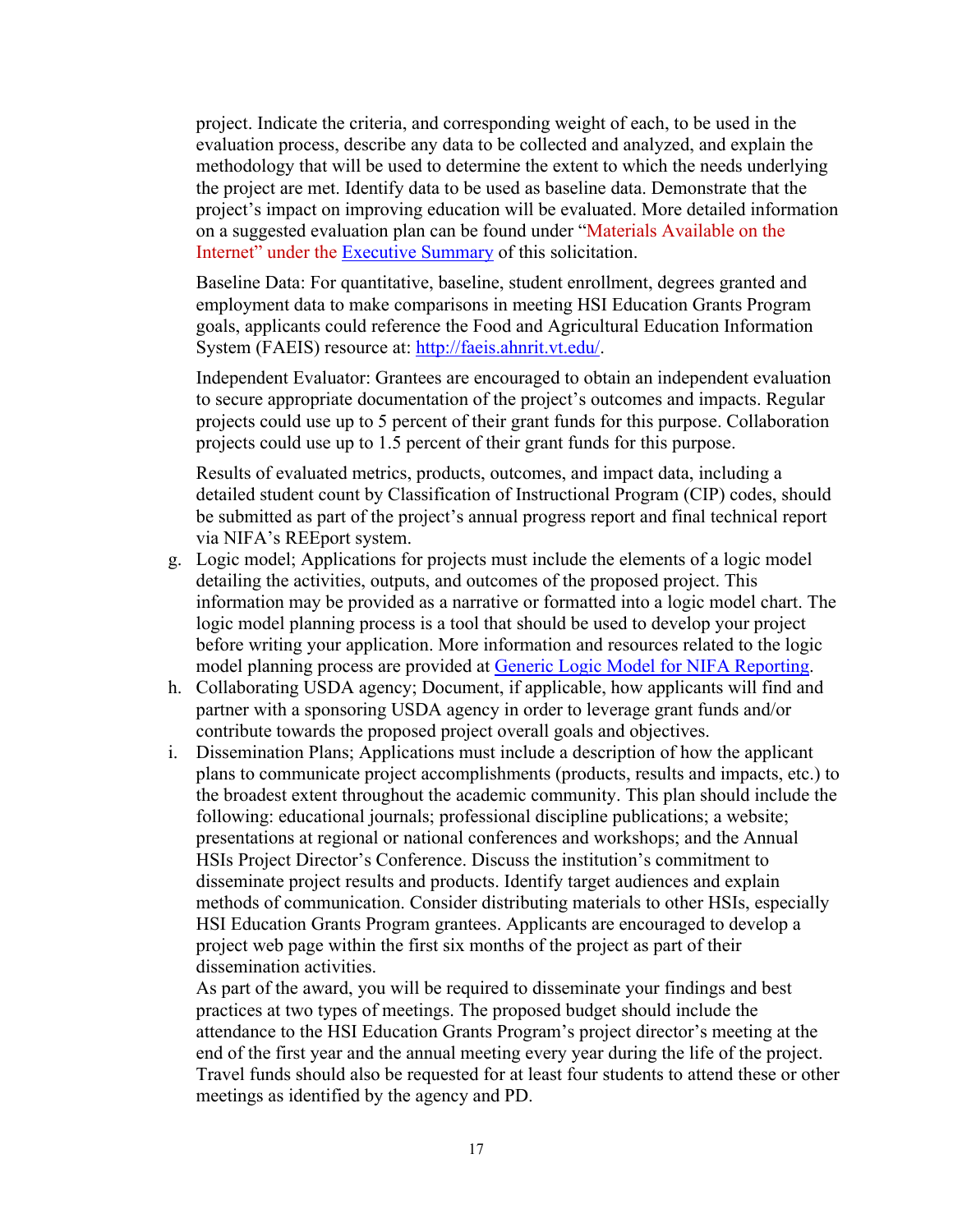- j. Institutional Capability and Capacity Building
	- i. *Institutional Commitment and Capability.* Demonstrate that the program administration is committed to the project and has the capability to ensure its completion. Discuss how the benefits to be derived from the project will transcend the applicant institution during the project period. For example, substantiate that the institution attributes a high priority to the project.
	- ii. *Institutional Resources.* Document that the necessary institutional resources (administrative, facilities, equipment, and/or materials), and other appropriate resources, will be made available to the project. Demonstrate how the institutional resources to be made available to the project, when combined with any support requested from USDA, will be adequate to carry out the activities of the project.
- iii. *Academic Enhancement.* Document how this project will improve and strengthen teaching at the institution (including any partner institutions). Discuss how the benefits to be derived from the project will transcend the applicant institution and/or the project period.
- iv. *Continuation Plans.* Discuss the likelihood of, or specific plans for, continuation or expansion of the project beyond the period of USDA support. For example, does the institution's long-range budget or academic plan provide for the realistic continuation or expansion of the initiative undertaken by this project after the end of the project grant period, are plans for eventual self-support built into the project, are plans being made to institutionalize the program if it meets with success, and are there indications of other continuing non-Federal support.
- k. Key Personnel. Discuss the adequacy and specific attributes and project responsibilities of each key person associated with the project. Also include the background and qualifications of those personnel who will be responsible for assessing project results and administering the project evaluation and reporting process. Appropriate bilingual and bicultural personnel should be included to better serve and attract underrepresented students to the programs offered.
- l. Cost-effectiveness;
	- i. Discuss how the budget specifically supports the proposed project activities.
	- ii. Justify the project's cost-effectiveness. Show how the project maximizes the use of limited resources, optimizes educational value for the dollar, achieves economies of scale or leverages additional funds.
- iii. If the application addresses more than one Educational Need Area or Discipline (e.g., student experiential learning and instruction delivery systems) (i) state which one (primary) is most representative and list all the others in descending order of importance, and (ii) estimate the proportion of the funds requested from USDA that will support each respective Priority Need Area or Discipline. Make sure you explain how the primary Priority Need (or Discipline) supports one or more of the six current USDA Educational Need Areas (see [Part I, B\)](#page-5-2).
- iv. The information and expenses listed below can be used as a guide to determine and document the appropriate level for the \$25,000 one student assistance. These funds are to be distributed to only one underrepresented student based on merit and need.

Education Level (BS, MS, Ph.D.) Institution Student Name and Degree Discipline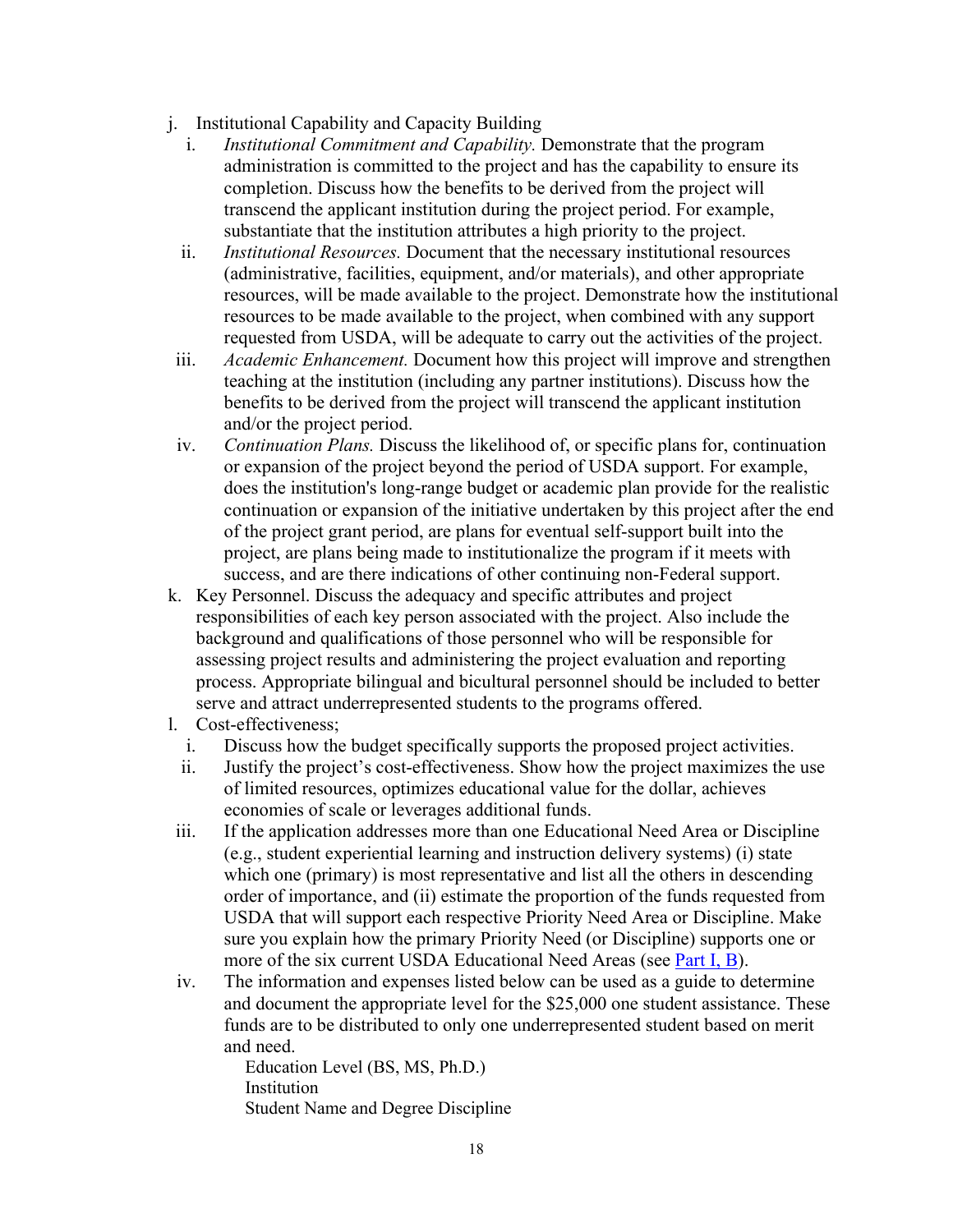Student Scholarship - Total Amount (\$)

Expenses:

Tuition Amount Computer Amount Stipend Amount Travel Expense to Professional Conference Amount Expense X Expense Y:

2. Field 12, Add Other Attachments. See **Part V § 4.12** of the [Application Guide.](https://apply07.grants.gov/apply/opportunities/instructions/PKG00249520-instructions.pdf)

Logic Model – PDF Attachment. 1-Page Limit per Award Title the attachment as 'Logic Model' in the document header and save file as 'Logic Model.'

Response to Previous Review – PDF Attachment. 1 Page Limit. Title the attachment as "Response to Previous Review" in the document header and save file as "ResponsetoPreviousReview.' This requirement only applies to "Resubmitted Applications" as described under [Part II, B.,](#page-8-2) "Types of Applications." PDs must respond to the previous review panel summary on no more than one page, titled, "RESPONSE TO PREVIOUS REVIEW." If desired, additional comments may be included in the text of the Project Narrative, subject to the page limitations of that section.

<span id="page-18-0"></span>Expected Outcomes – PDF Attachment. Title the attachment "Expected Outcomes" in the document header and save file as "ExpectedOutcomes." Please use a format, similar to what is provided below, to submit expected impacts and attach it as the last page of the application. This data will be requested when a grant is recommended for an award. A fillable version of this document can be found at [Recommended Format for Submitting](https://nifa.usda.gov/resource/recommended-format-submitting-expected-impacts)  [Expected Outcomes.](https://nifa.usda.gov/resource/recommended-format-submitting-expected-impacts)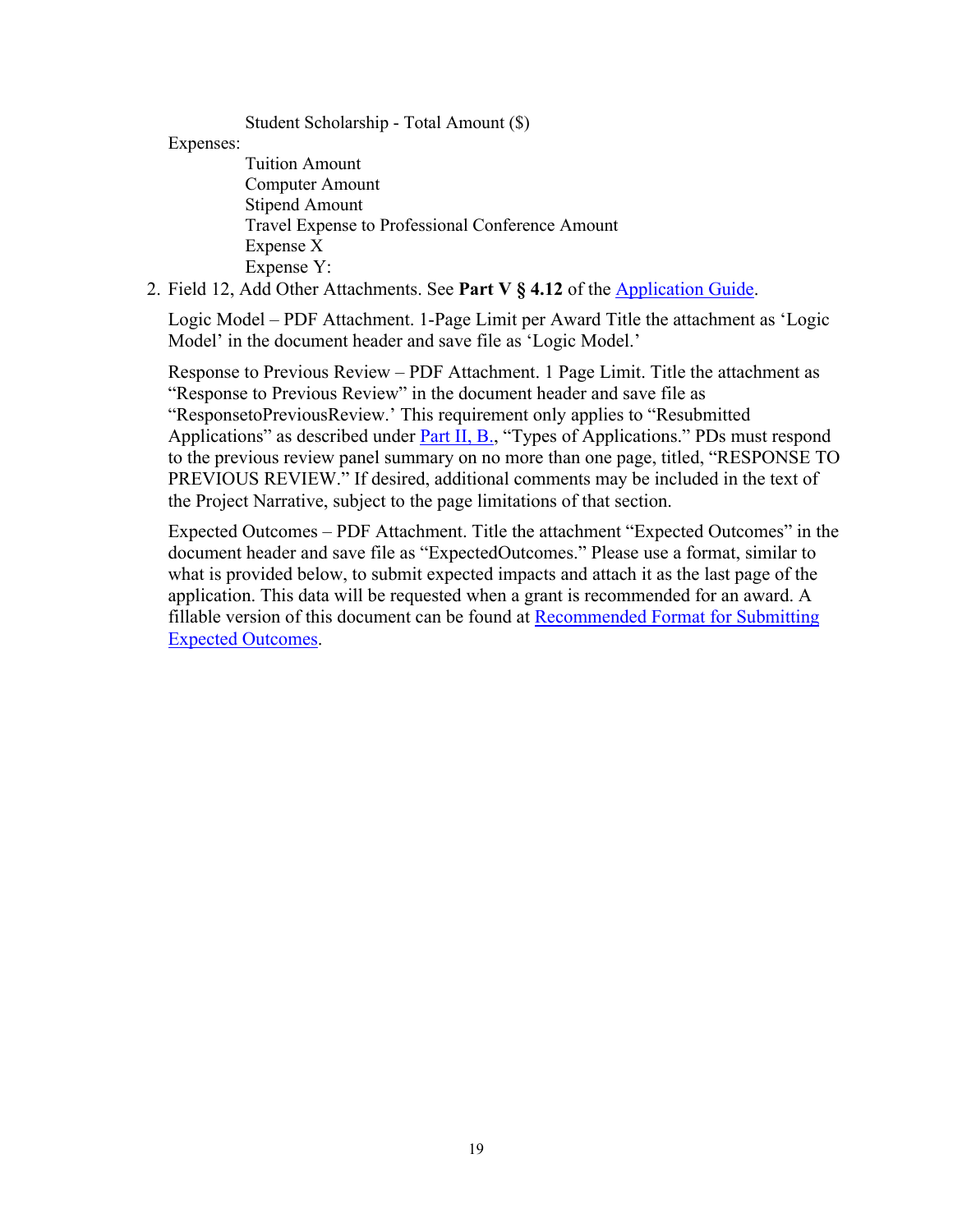| Primary Project Function: (Choose one)                                                                                                                                                                                                                                                                                                                                                                                                                                                                                     |                    |
|----------------------------------------------------------------------------------------------------------------------------------------------------------------------------------------------------------------------------------------------------------------------------------------------------------------------------------------------------------------------------------------------------------------------------------------------------------------------------------------------------------------------------|--------------------|
| <b>EDUCATION:</b><br><b>EXTENSION:</b><br><b>RESEARCH:</b>                                                                                                                                                                                                                                                                                                                                                                                                                                                                 |                    |
|                                                                                                                                                                                                                                                                                                                                                                                                                                                                                                                            |                    |
| DATA FOR MSI PROGRAMS: 1890s, HSI, 1994s, ANNH, Insular                                                                                                                                                                                                                                                                                                                                                                                                                                                                    |                    |
| Total expected impact during entire grant period                                                                                                                                                                                                                                                                                                                                                                                                                                                                           | Expected<br>Number |
| Number of farmers/community members to be served, for example, provided with training and/or new information<br>1.<br>regarding markets, technology, production practices, etc.                                                                                                                                                                                                                                                                                                                                            |                    |
| Number of products to be developed for the education and training of students through grant funds during the project<br>2.<br>period                                                                                                                                                                                                                                                                                                                                                                                       |                    |
| 2-A. curricula, academic programs                                                                                                                                                                                                                                                                                                                                                                                                                                                                                          |                    |
| 2-B. recruitment/retention programs                                                                                                                                                                                                                                                                                                                                                                                                                                                                                        |                    |
| 2-C. teaching or educational materials, distance education capability, experiential learning opportunities                                                                                                                                                                                                                                                                                                                                                                                                                 |                    |
| Number of faculty supported by this grant for professional development during the grant period: participation in<br>3.<br>sabbaticals, workshops, conferences, etc.                                                                                                                                                                                                                                                                                                                                                        |                    |
| Number of students who will indirectly benefit from the products produced from the grant during the grant period (i.e.,<br>4.<br>using the curriculum/instrumentation, enrolled in the program, recruited or retained but not paid by the grant using<br>scholarships, fellowships and assistantships).                                                                                                                                                                                                                    |                    |
| Number of male students to be directly supported by this grant (i.e., scholarships, fellowships, assistantships, internships<br>5.                                                                                                                                                                                                                                                                                                                                                                                         |                    |
| included as a cost in your project budget) for undergraduate or post-graduate education<br>6. Number of underrepresented <sup>1</sup> male students to be supported during the grant period (Provide the best estimate based on<br>past experience)                                                                                                                                                                                                                                                                        |                    |
| Number of female students to be directly supported by this grant (i.e., scholarships, fellowships, assistantships, internships<br>7.<br>included as a cost in your project budget) for undergraduate or post-graduate education                                                                                                                                                                                                                                                                                            |                    |
| Number of underrepresented <sup>1</sup> female students to be supported during the grant period (Provide the best estimate based<br>8.<br>on past experience)                                                                                                                                                                                                                                                                                                                                                              |                    |
| Number of students supported by this grant (i.e., scholarships, fellowships, assistantships) who are pursuing their degree<br>9.                                                                                                                                                                                                                                                                                                                                                                                           |                    |
| 9-A. Two year or other certificates                                                                                                                                                                                                                                                                                                                                                                                                                                                                                        |                    |
| 9-B. Undergraduate or other 4 year degrees                                                                                                                                                                                                                                                                                                                                                                                                                                                                                 |                    |
| 9-C. Master's degree                                                                                                                                                                                                                                                                                                                                                                                                                                                                                                       |                    |
| 9-D. Ph.D. degree                                                                                                                                                                                                                                                                                                                                                                                                                                                                                                          |                    |
| 9-E. Postdoctoral training                                                                                                                                                                                                                                                                                                                                                                                                                                                                                                 |                    |
| 10. Number of students who will be supported by this grant on an internship or other experiential learning opportunity                                                                                                                                                                                                                                                                                                                                                                                                     |                    |
| 10-A. Domestic experiences, with a government or non-governmental organization that is not affiliated with your<br>university                                                                                                                                                                                                                                                                                                                                                                                              |                    |
| 10-B. International experiences, including study abroad, educational travel longer than a month, etc.                                                                                                                                                                                                                                                                                                                                                                                                                      |                    |
| <sup>1</sup> underrepresented = those whose representation among food, agriculture, natural resources and human sciences professionals is<br>disproportionately less than their proportion in the general population as indicated in standard statistical references, or as documented on a<br>case-by-case basis by national survey data (e.g. the U.S. Department of Education's Digest of Education Statistics, U.S. Department of<br>Agriculture's Food and Agricultural Education Information Systems, etc.).<br>Note |                    |
| 1.<br>Please provide your best estimate based on past experiences, graduation rates, retention rates, etc.<br>Number of underrepresented students to be supported during the grant period (questions #6 and #8) should be less than or equal to<br>2.<br>total number of students supported by the grant (questions #5 and #7).                                                                                                                                                                                            |                    |

#### **Figure 1.** Recommended Format for Submitting Expected Impacts

*R&R Senior/Key Person Profile (Expanded)*. See Part V § 5 of the [Application Guide](https://apply07.grants.gov/apply/opportunities/instructions/PKG00249520-instructions.pdf) for profile requirements, details about the biographical sketch, and suggested support templates.

Biographical Sketch - The following are additional instructions of information to include: 1) Author identifier [\(ORCID\)](https://orcid.org/) of the researcher if available.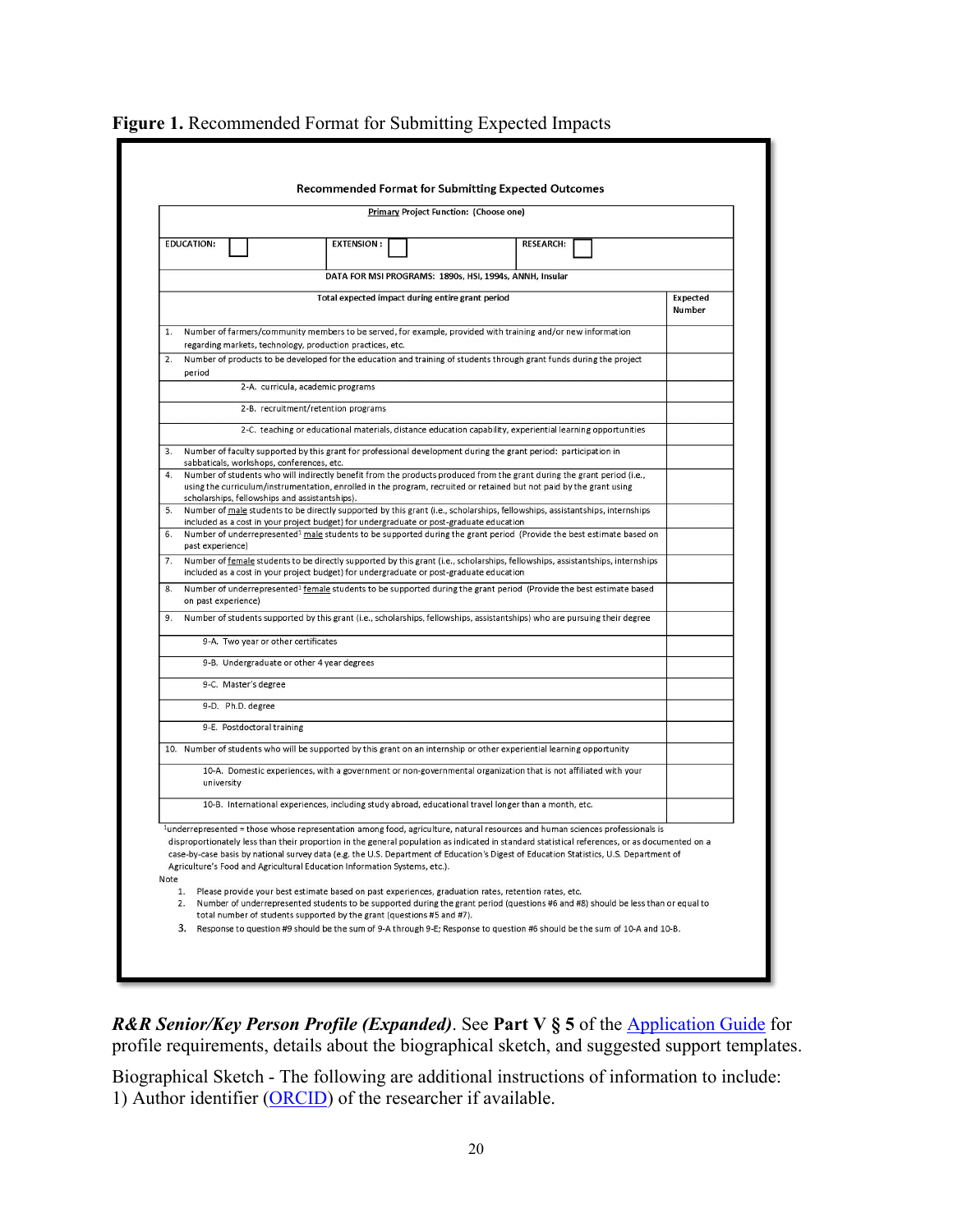2) Digital Object Identifier (DOI) of all publications where possible. You may also include a list of data publications or published data products relevant to the proposed project, following recommended data citation format.

*R&R Personal Data*. This information is voluntary and is not a precondition of award (see **Part V § 6** of the [Application Guide\)](https://apply07.grants.gov/apply/opportunities/instructions/PKG00249520-instructions.pdf).

## *R&R Budget*. See **Part V § 7** of the [Application Guide.](https://apply07.grants.gov/apply/opportunities/instructions/PKG00249520-instructions.pdf)

- 1. Match If an applicant concludes that the matching requirements described under [Part III](#page-11-2)  [§ B](#page-11-2) of this RFA is not applicable to them; the applicant must include an explanation of their conclusion in the *budget justification*. NIFA will consider this justification when determining final matching requirements or if required matching can be waived. NIFA retains the right to make final determinations regarding matching requirements. Grants that require matching funds as specified under Part III  $\& B$  of this RFA must list in their *budget justification* the matching sources, the identification of the entity(ies) providing the match, and the total pledged amount. A written verification of commitments of matching support (a pledge agreement) is not required. However, applicants are subject to the documentation, valuing and reporting requirements, as specified in [2 CFR Part 200, "Uniform Administrative Requirements, Cost Principles,](https://www.ecfr.gov/cgi-bin/text-idx?SID=39448527cdd5ebd0a063b91b8b44f0f5&mc=true&node=pt2.1.200&rgn=div5)  [and Audit Requirements for Federal Awards \(the Uniform Guidance\),](https://www.ecfr.gov/cgi-bin/text-idx?SID=39448527cdd5ebd0a063b91b8b44f0f5&mc=true&node=pt2.1.200&rgn=div5)" and [7 CFR 3430,](https://ecfr.io/Title-07/pt7.15.3430)  ["Competitive and Noncompetitive Non-Formula Federal Assistance Programs –](https://ecfr.io/Title-07/pt7.15.3430) General [Award Administrative Provisions.](https://ecfr.io/Title-07/pt7.15.3430)"
- 2. Indirect costs (IDC) See <u>Part IV  $\S$  C</u> of this RFA for funding restrictions regarding indirect cost, and **Part V 7.9** of the [Application Guide](https://apply07.grants.gov/apply/opportunities/instructions/PKG00249520-instructions.pdf) for additional information.

Detailed information related to the questions on this form is available in Part V, 7 of the NIFA [Grants.gov Application Guide.](https://apply07.grants.gov/apply/opportunities/instructions/PKG00249520-instructions.pdf) Budgets for each year of the grant and a cumulative budget along with a budget justification for each year are required. Collaborating institutions with sub-awards are also required to submit the same.

Project Directors are required to disseminate findings and best practices at two types of meetings (see [Part VI, D\)](#page-23-2). The proposed budget should include the attendance at a new project director's meeting at the end of the first year and an annual meeting every year during the life of the project. Travel funds should be requested to attend these meetings and a budget for at least four students to travel to meetings designated by the agency.

*Data Management Plan.* A DMP is required for this program. Applicants should clearly articulate how the project director (PD) and co-PDs plan to manage and disseminate the data generated by the project. The DMP will be considered during the merit review process (see Part [V § B](#page-22-2) of this RFA, **Part III § 3.1** of the [Application Guide](https://apply07.grants.gov/apply/opportunities/instructions/PKG00249520-instructions.pdf) and NIFA's Data [Management Plan\)](https://nifa.usda.gov/resource/data-management-plan-nifa-funded-research-projects).

## *Supplemental Information Form*. See **Part VI § 1** of the [Application Guide.](https://apply07.grants.gov/apply/opportunities/instructions/PKG00249520-instructions.pdf)

- 1. Field 2. Program to which the applicant is applying. Enter the program name HSI and the program code NJ. Accurate entry is critical.
- 2. Field 8. Conflict of Interest List. See **Part VI § 1.8** of the [Application Guide.](https://apply07.grants.gov/apply/opportunities/instructions/PKG00249520-instructions.pdf)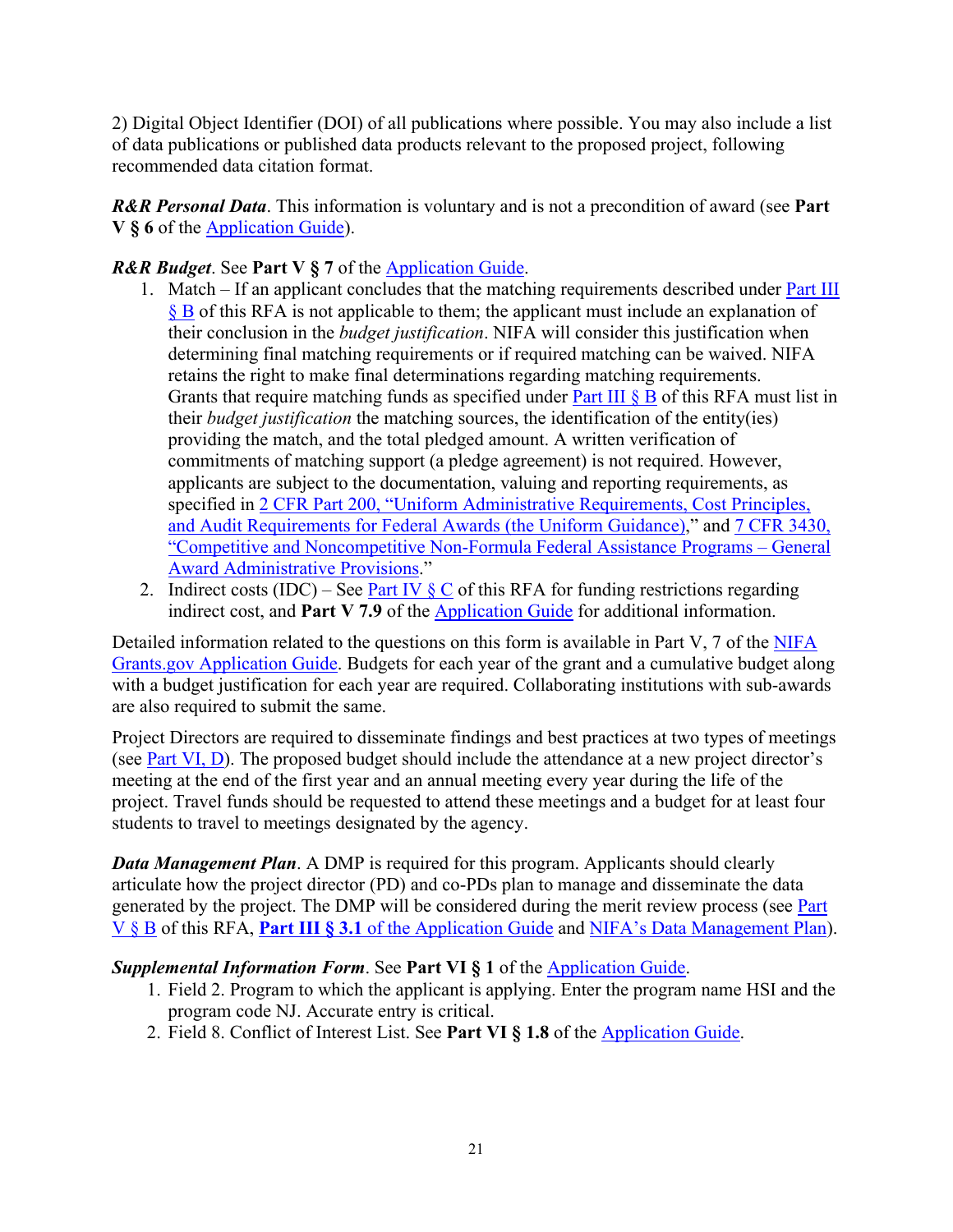*Representations Regarding Felony Conviction and Tax Delinquent Status for Corporate Applicants*. This is required for corporate applicants. See **Part VI § 2** of the [Application Guide](https://apply07.grants.gov/apply/opportunities/instructions/PKG00249520-instructions.pdf) for a description of the term, "corporation."

# <span id="page-21-0"></span>**C. Funding Restrictions**

*Indirect Cost (IDC) not to exceed 30 percent of Total Federal Funds Awarded (TFFA) of the recipient*. Section 1462(a) and (c) of the National Agricultural Research, Extension, and Teaching Policy Act of 1977 (NARETPA) limits IDC for the overall award to 30 percent of Total Federal Funds Awarded (TFFA) under a research, education, or extension grant. The maximum IDC rate allowed under the award is determined by calculating the amount of IDC using:

- 1. the sum of an institution's negotiated indirect cost rate and the indirect cost rate charged by sub-awardees, if any; or
- 2. 30 percent of TFFA.

The maximum allowable IDC rate under the award, including the IDC charged by the subawardee(s), if any, is the lesser of the two rates.

If the result of number one is the lesser of the two rates, the grant recipient is allowed to charge the negotiated IDC rate on the prime award and the sub-award(s), if any. Any sub-awards would be subject to the sub-awardee's negotiated IDC rate. The sub-awardee may charge its negotiated IDC rate on its portion of the award, provided the sum of the IDC rate charged under the award by the prime awardee and the sub-awardee(s) does not exceed 30 percent of the TFFA.

If the result of number two is the lesser of the two rates, then the maximum IDC rate allowed for the overall award, including any sub-award(s), is limited to 30 percent of the TFFA. That is, the IDC of the prime awardee plus the sum of the IDC charged by the sub-awardee(s), if any, may not exceed 30 percent of the TFFA.

In the event of an award, the prime awardee is responsible for ensuring the maximum indirect cost allowed for the award is not exceeded when combining IDC for the Federal portion (i.e., prime and sub-awardee(s)) and any applicable cost-sharing (see [7 CFR 3430.52\(b\)\)](https://www.ecfr.gov/cgi-bin/text-idx?node=pt7.15.3430&rgn=div5). Amounts exceeding the maximum allowable IDC are considered unallowable. See sections 408 and 410 of [2 CFR 200.](https://www.ecfr.gov/cgi-bin/text-idx?tpl=/ecfrbrowse/Title02/2cfr200_main_02.tpl)

Successful applicants must not use grant funds awarded under the authority of this RFA to renovate or refurbish research, education, or extension space; purchase or install fixed equipment in such space; or to plan, repair, rehabilitate, acquire, or construct buildings or facilities.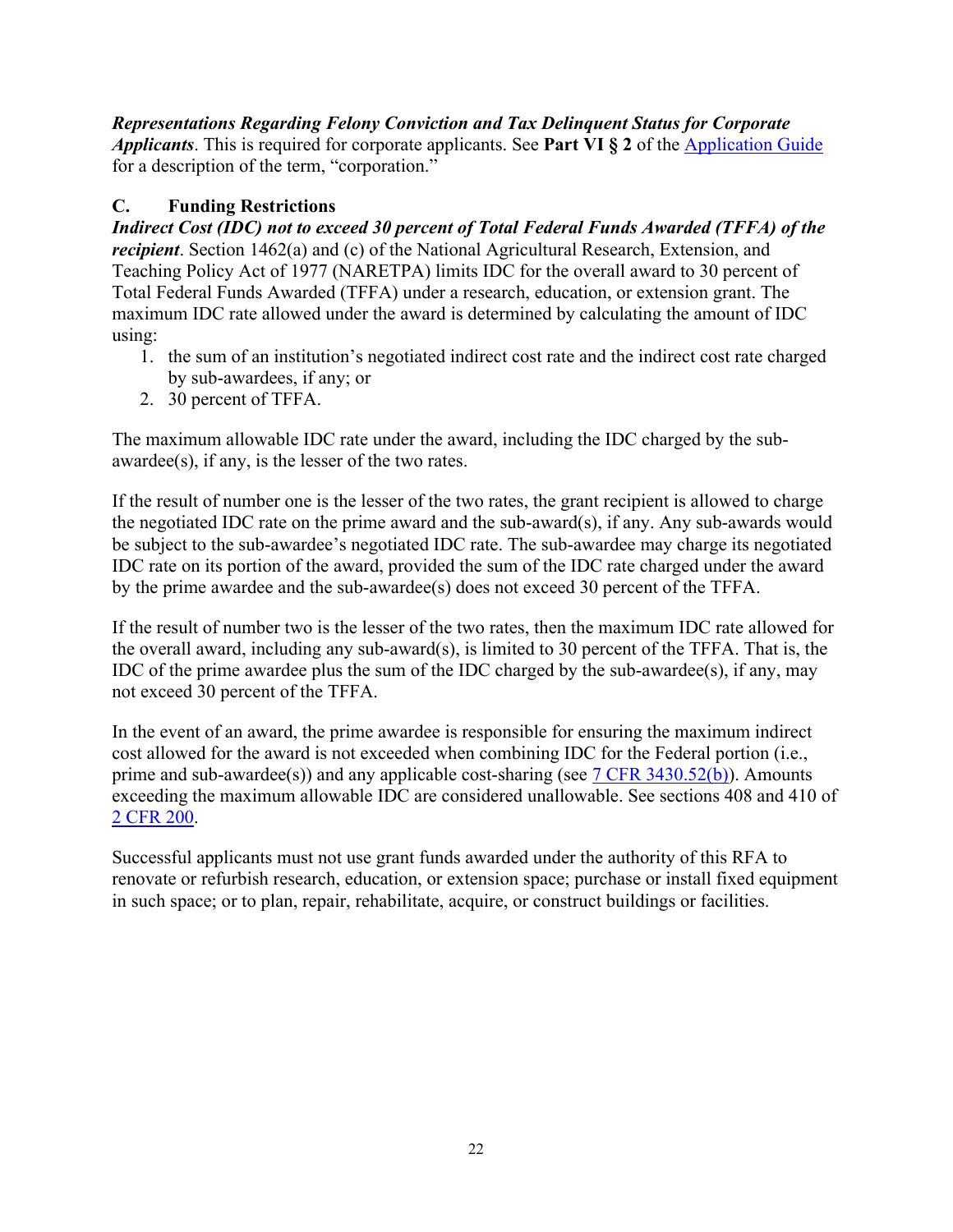## <span id="page-22-0"></span>**PART V. APPLICATION REVIEW REQUIREMENTS**

## <span id="page-22-1"></span>**A. NIFA's Evaluation Process**

NIFA evaluates each application in a two-part process. First, we screen each application to ensure that it meets the administrative requirements as set forth in this RFA. Second, a scientific peer- review process will be used to technically evaluate applications that meet the administrative requirements using a review panel **(see [NIFA Peer Review Process\)](https://nifa.usda.gov/resource/nifa-peer-review-process-competitive-grant-applications).**

## **Scientific Peer Review Process:**

NIFA selects reviewers for the review panel based upon their training and experience in relevant scientific, extension, or education fields, taking into account the following factors:

- The level of relevant formal scientific, technical education, or extension experience of the individual, as well as the extent to which an individual is engaged in relevant research, education, or extension activities;
- The need to include experts from various areas of specialization within relevant scientific, education, or extension fields;
- The need to include other experts (e.g., producers, range or forest managers/operators, and consumers) who can assess relevance of the applications to targeted audiences and to program needs;
- The need to include experts from a variety of organizational types (e.g., colleges, universities, industry, state and Federal agencies, and private profit and non-profit organizations) and geographic locations;
- The need to maintain a balanced composition with regard to minority and female representation and an equitable age distribution; and
- The need to include reviewers who can judge the effective usefulness of each application to producers and the general public.

After each peer review panel has completed its deliberations, the responsible program staff of NIFA will recommend that your project is either approved for support from currently available funds or declined due to insufficient funds or unfavorable review.

NIFA reserves the right to negotiate with the PD/PI and/or the submitting organization or institution regarding project revisions (e.g., reductions in the scope of work, funding level, period, or method of support) prior to recommending any project for funding. After the review process has been completed, NIFA sends copies of reviews, *not* including the identity of reviewers, and a summary (if applicable) of the review panel comments to the PD.

*Conflicts of interest*. NIFA takes extreme care to prevent any actual or perceived conflicts of interest that may influence the review or evaluation (see [NIFA Peer Review Process](https://nifa.usda.gov/resource/nifa-peer-review-process-competitive-grant-applications) for [Competitive Grant Applications\)](https://nifa.usda.gov/resource/nifa-peer-review-process-competitive-grant-applications).

# <span id="page-22-2"></span>**B. Evaluation Criteria**

NIFA will use the following criteria to evaluate this RFA:

1. *Potential for Advancing Quality of Education; Significance of the Problem.* This criterion is used to assess the likelihood that the project will have an impact upon and advance the quality of food and agricultural sciences by strengthening institutional capacities to meet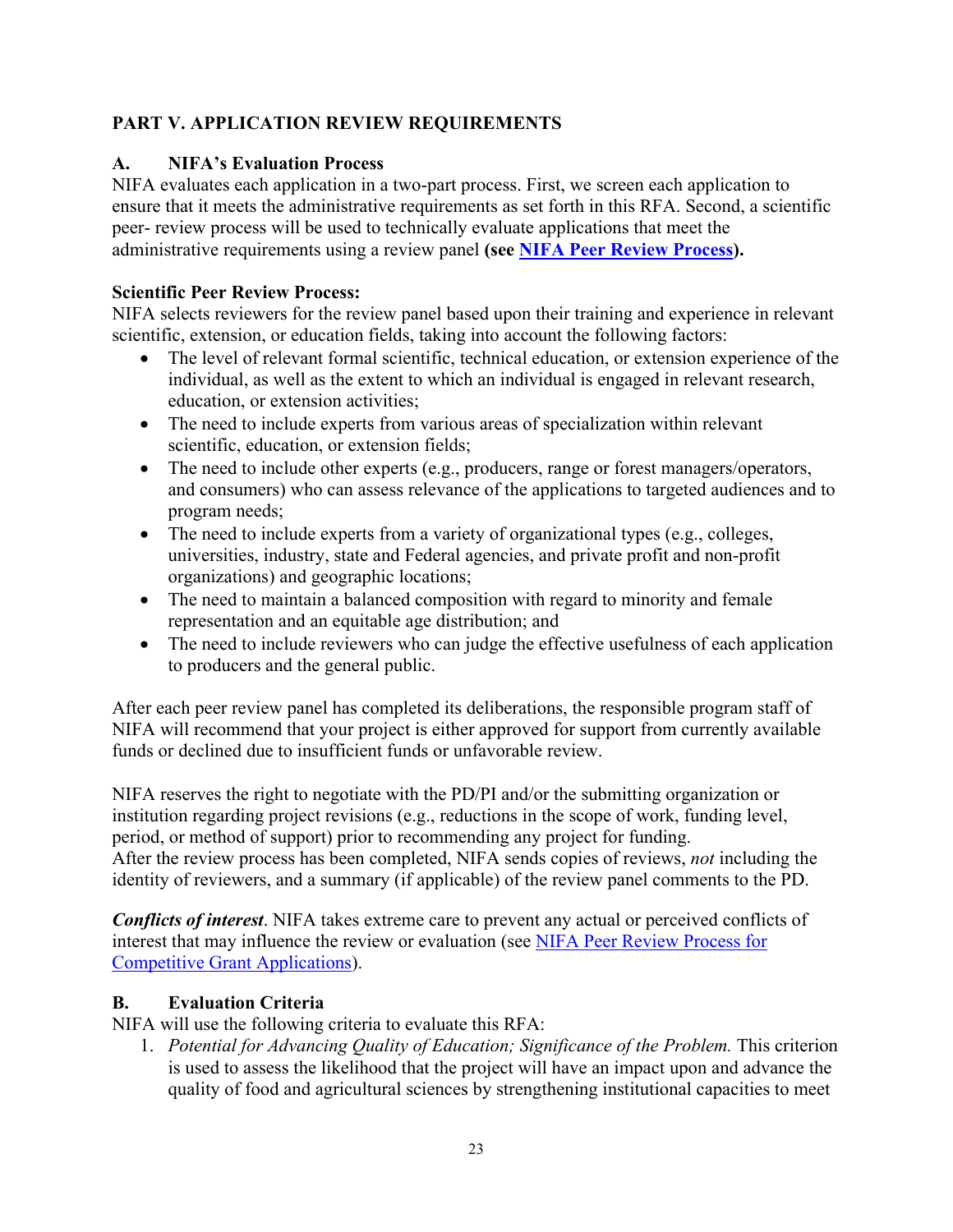clearly delineated needs. Elements considered include institutional long-range goals, alignment with USDA's Goals, identification of a problem or opportunity to be addressed, justification for the project, innovation, advancing educational equity, multidisciplinary and/or problem-based focus, and potential for adoption by other institutions.

- 2. *Proposed Approach and Cooperative Linkages.* This criterion relates to the soundness of the proposed approach including objectives, methodology, plan of operation, timetable, logic model, expected products and results, evaluation, and dissemination plans. Emphasis is placed on the quality of educational or research support provided to the applicant institution through its partnerships and collaborative initiatives, and on the potential cooperative linkages likely to evolve as a result of this project.
- *3. Institutional Capability and Capacity Building.* This criterion relates to the institution's capability to perform the project and the degree to which the project will strengthen its teaching or research capacity. Elements include the institution's commitment to the project, the adequacy of institutional resources (administrative, facilities, equipment, and/or materials) available to carry out the project, potential for academic or research enhancement, and plans for project continuation or expansion beyond the period of USDA support.
- *4. Key Personnel.* This criterion relates to the adequacy of the number and qualifications of key persons who will develop and carry out the project, and the qualifications of project personnel who will provide for the assessment of project results and impacts and dissemination of these findings.
- *5. Budget and Cost-Effectiveness.* This criterion relates to the extent to which the total budget adequately supports the project and is cost-effective. Elements considered include the necessity and reasonableness of costs to carry out project activities and achieve project objectives; the appropriateness of budget allocations between the applicant and any collaborating institution(s); the adequacy of time committed to the project by key project personnel; and the degree to which the project maximizes the use of limited resources, optimizes educational value for the dollar, achieves economies of scale, and focuses expertise and activity on high-priority Educational Need Areas.

## <span id="page-23-0"></span>**C. Organizational Management Information**

Applicants must submit specific management information relating to an applicant prior to an award and update the information as needed. Applicants may only have to update their information if they previously provided the information under this or another NIFA program. NIFA provides the requisite forms during the pre-award process. Although an applicant may be eligible for award under this program, there are factors that may exclude an applicant from receiving federal financial and nonfinancial assistance and benefits under this program (e.g., debarment or suspension of an individual, or a determination that an applicant is not responsible).

#### <span id="page-23-1"></span>**D. Application Disposition**

<span id="page-23-2"></span>Applicants may withdraw at any time before NIFA makes a final funding decision. NIFA will retain all applications, including withdrawn applications and unfunded applications.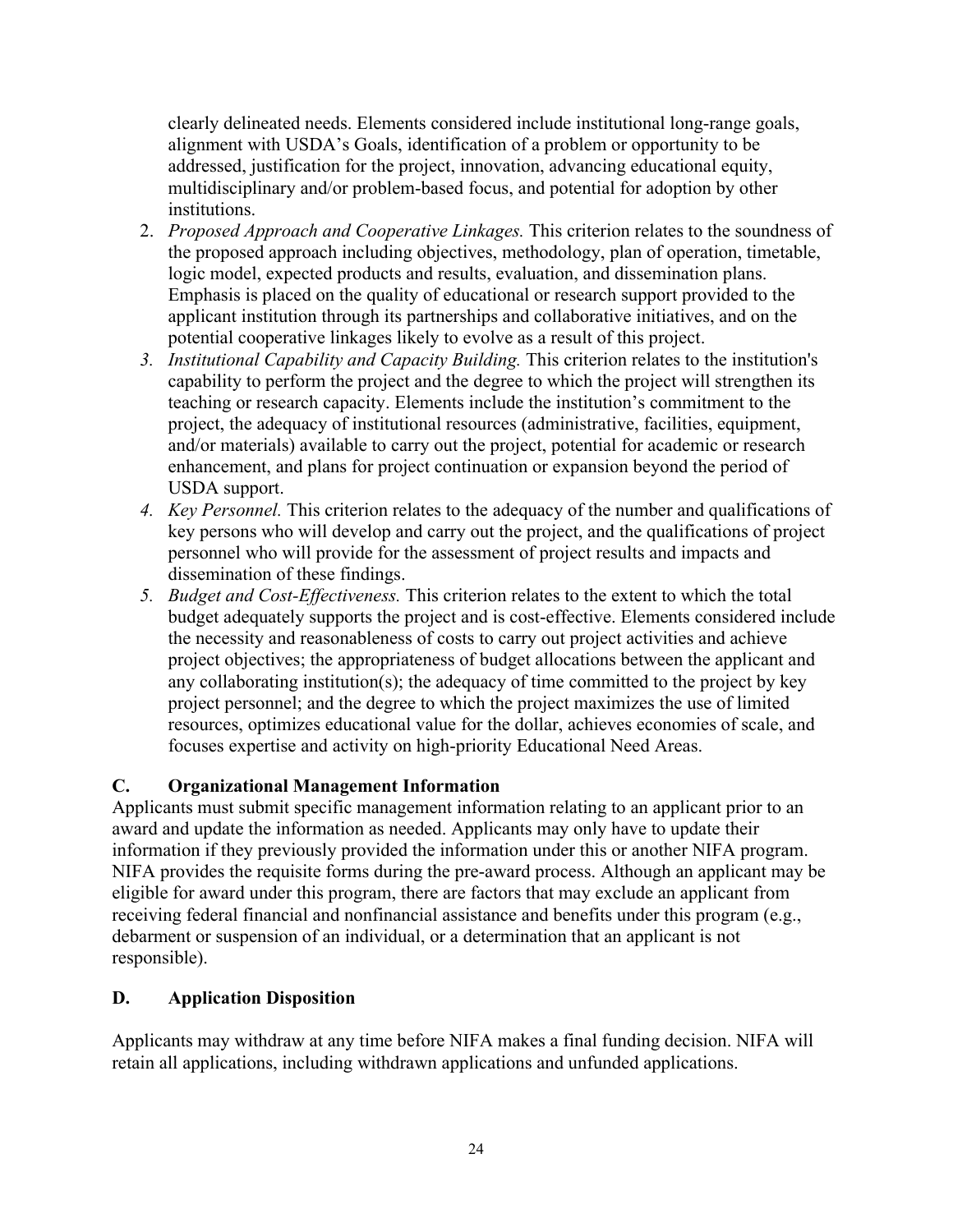## <span id="page-24-0"></span>**PART VI. AWARD ADMINISTRATION**

## <span id="page-24-1"></span>**A. General**

Within the limit of funds authorized, the NIFA awarding official will make grants to responsible and eligible applicants whose applications are judged most meritorious under the procedures set forth in this RFA. The date specified by the NIFA awarding official as the effective date of the grant must be no later than September 30 of the federal fiscal year in which the project is approved for support and funds are appropriated for such purpose, unless otherwise permitted by law. The project need not be initiated on the grant effective date, but as soon thereafter as practical so that project goals may be attained within the funded project period. All funds granted by NIFA under this RFA may be used only for the purpose for which they are granted in accordance with the approved application and budget, regulations, terms and conditions of the award, applicable federal cost principles, USDA assistance regulations, and [NIFA General](https://ecfr.io/Title-07/pt7.15.3430)  [Awards Administration Provisions,7 CFR part 3430, subparts A through E.](https://ecfr.io/Title-07/pt7.15.3430)

*Award Notice*. The award document will provide pertinent instructions and information as described in [2 CFR 200.210](https://www.ecfr.gov/cgi-bin/text-idx?SID=70b44cfc44976f4a7742464f7cfbb37e&mc=true&node=se2.1.200_1210&rgn=div8) (see [NIFA's Terms and Conditions\)](https://nifa.usda.gov/terms-and-conditions).

#### <span id="page-24-2"></span>**B. Administrative and National Policy Requirements**

Several federal statutes and regulations apply to grant applications and the projects outlined in this RFA (some are listed here: [Federal Regulations\)](https://nifa.usda.gov/federal-regulations). Unless specifically noted by statute or award-specific requirements, [NIFA Policy Guide](https://nifa.usda.gov/policy-guide) applies to all NIFA awards.

## <span id="page-24-3"></span>**C. Expected Program Outputs and Reporting Requirements**

The output and reporting requirements are included in the [award terms and conditions.](https://nifa.usda.gov/terms-and-conditions) If there are any program or award-specific award terms, those, if any, will be identified in the award.

Project Directors are required to disseminate findings and best practices at two types of meetings. The proposed budget should include the attendance at a new project director's meeting at the end of the first year and an annual meeting every year during the life of the project. Travel funds should be requested to attend these meetings and a budget for at least four students to travel to meetings designated by the agency.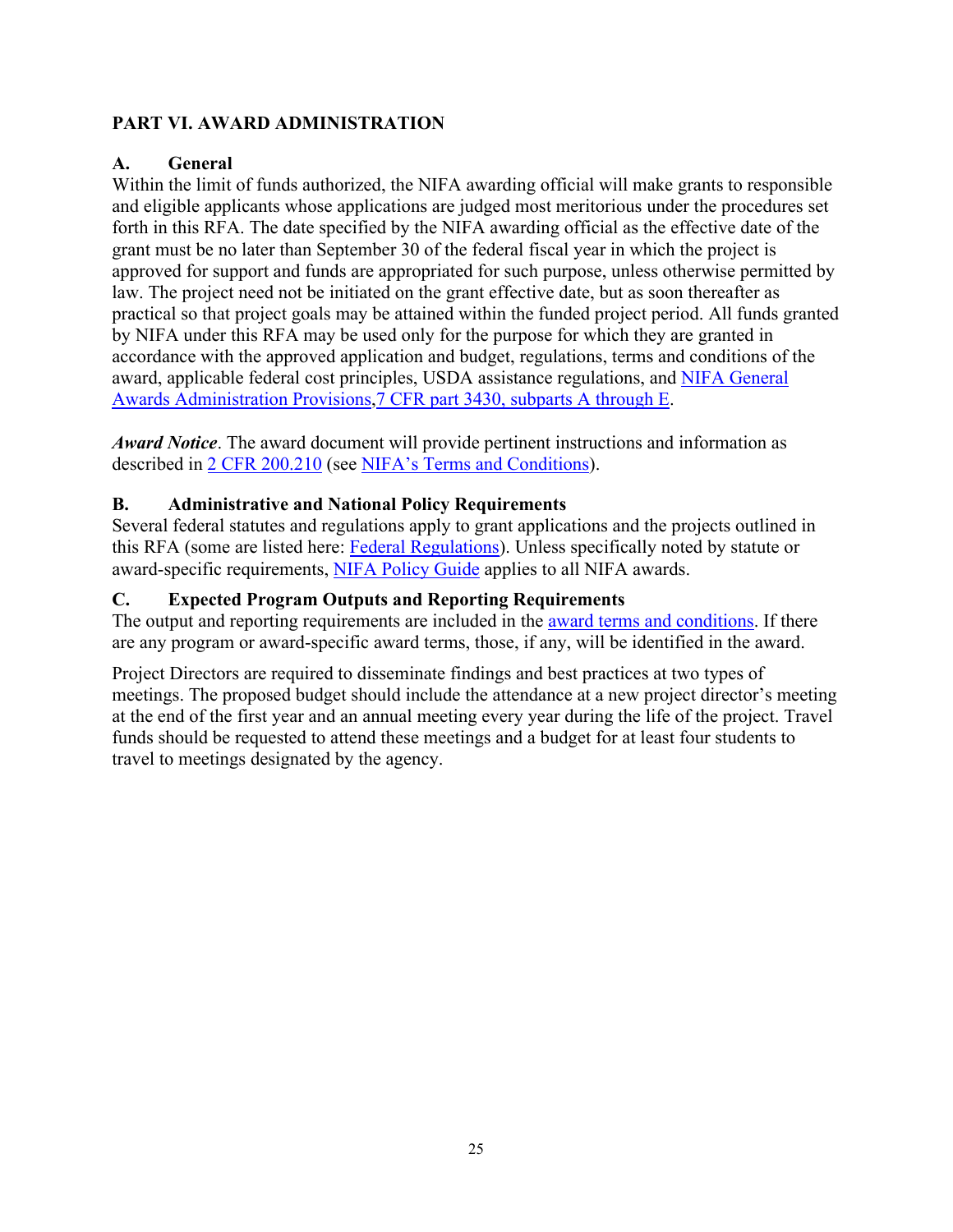## <span id="page-25-0"></span>**PART VII. OTHER INFORMATION**

## <span id="page-25-1"></span>**A. Use of Funds and Changes in Budget**

*Delegation of fiscal responsibility.* Unless the terms and conditions of the award state otherwise, awardees may not in whole or in part delegate or transfer to another person, institution, or organization the responsibility for use or expenditure of award funds.

*Changes in Budget or Project Plans*. In accordance with [2 CFR 200.308,](https://www.ecfr.gov/cgi-bin/text-idx?SID=3af89506559b05297e7d0334cb283e24&mc=true&node=se2.1.200_1308&rgn=div8) awardees must request prior approval from NIFA for the following program or budget-related reasons (the awardee is subject to the terms and conditions identified in the award):

- 1. Change in the scope or the objective of the project or program without prior written approval (even if there is no associated budget revision requiring);
- 2. Change in a key person specified in the application or the federal award;
- 3. Disengagement from the project for more than three months, or a 25 percent reduction in time devoted to the project;
- 4. Inclusion of costs that require prior approval in accordance with [2 CFR 200 Subpart E](https://ecfr.io/Title-02/sp2.1.200.e) [\(Cost Principles\),](https://ecfr.io/Title-02/sp2.1.200.e) or [45 CFR Part 75 Appendix IX,](https://www.ecfr.gov/cgi-bin/text-idx?node=pt45.1.75#ap45.1.75_1521.ix) [\(Principles for Determining Costs](https://www.ecfr.gov/cgi-bin/text-idx?node=pt45.1.75#ap45.1.75_1521.ix)  Applicable to [Research and Development under Awards and Contracts with Hospitals\)](https://www.ecfr.gov/cgi-bin/text-idx?node=pt45.1.75#ap45.1.75_1521.ix), or 48 CFR, unless waived by the federal awarding agency,
- 5. Part 31, [Contract Cost Principles and Procedures;](https://ecfr.io/Title-48/pt48.1.31)
- 6. Transfer of funds budgeted for participant support costs to other categories of expense (§200.75 [Participant support costs\)](http://federal.elaws.us/cfr/title2.part200.section200.75);
- 7. Sub-awarding, transferring or contracting out of any work under a federal award, including fixed amount sub-awards (see §200.332, Fixed Amount Sub-awards), unless described in the application and funded in the approved federal awards. This provision does not apply to the acquisition of supplies, material, equipment, or general support services;
- 8. Changes in the approved cost-sharing or matching provided by the non-federal entity; and
- 9. The need for additional federal funds to complete the project.

## <span id="page-25-2"></span>**B. Confidential Aspects of Applications and Awards**

When an application results in an award, it becomes a part of NIFA transaction records, which are available to the public. Information that the Secretary of Agriculture determines to be confidential, privileged, or proprietary in nature will be held in confidence to the extent permitted by law. Therefore, applicants should clearly mark any information within the application they wish to have considered as confidential, privileged, or proprietary. NIFA will retain a copy of an application that does not result in an award for three years. Such an application will be released only with the consent of the applicant or to the extent required by law. An applicant may withdraw at any time prior to the final action thereon.

#### <span id="page-25-3"></span>**C. Regulatory Information**

This program is not subject to the provisions of [Executive Order 12372,](https://www.fws.gov/policy/library/rgeo12372.pdf) which requires intergovernmental consultation with state and local officials. Under the provisions of the [Paperwork Reduction Act of 1995](https://www.reginfo.gov/public/reginfo/pra.pdf) [\(44 U.S.C. Chapter 35\)](http://uscode.house.gov/view.xhtml?path=/prelim@title44/chapter35&edition=prelim), the collection of information requirements contained in this notice have been approved under [OMB Document No. 0524-](https://www.federalregister.gov/documents/2018/10/29/2018-23552/submission-for-omb-review-comment-request) [0039.](https://www.federalregister.gov/documents/2018/10/29/2018-23552/submission-for-omb-review-comment-request)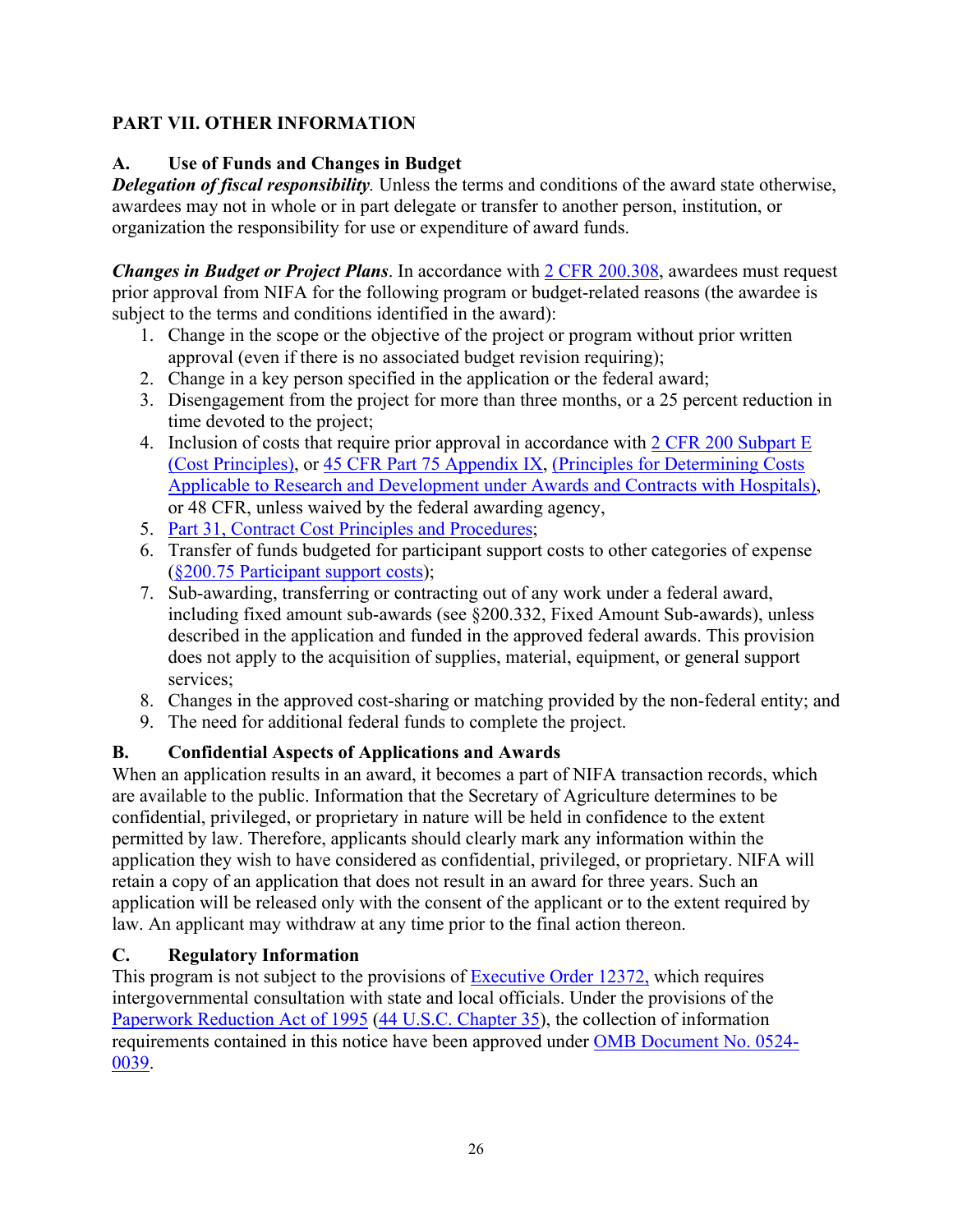#### **APPENDIX I: AGENCY CONTACT**

#### **Programmatic Contact**

| Name             | .<br>Email                                                        | י<br>1 elephone.                                      | <b>Fax</b> |
|------------------|-------------------------------------------------------------------|-------------------------------------------------------|------------|
| Irma<br>⊥awrence | $\sigma$ on $\sigma$<br>$2n\alpha$<br>116<br>$T = 0$<br>.<br>. u. | $-1905$<br>.026<br>$\angle 0$ – $\degree$<br>.<br>1 V |            |

#### **Administrative Contacts**

For administrative questions related to

- Grants.gov, see Part IV of this RFA
- Other RFA or application questions, please email  $\text{policy}(\hat{a})$ usda.gov
- Awards under this RFA, please email  $\frac{awards(0)(y_{\text{stda}}) bw_{\text{stda}}}{a^2 + b^2}$

## <span id="page-26-0"></span>**NIFA's Mailing Address**:

National Institute of Food and Agriculture U.S. Department of Agriculture 2312 East Bannister Road Mail Stop 10000 (ten thousand) Kansas City, MO 64131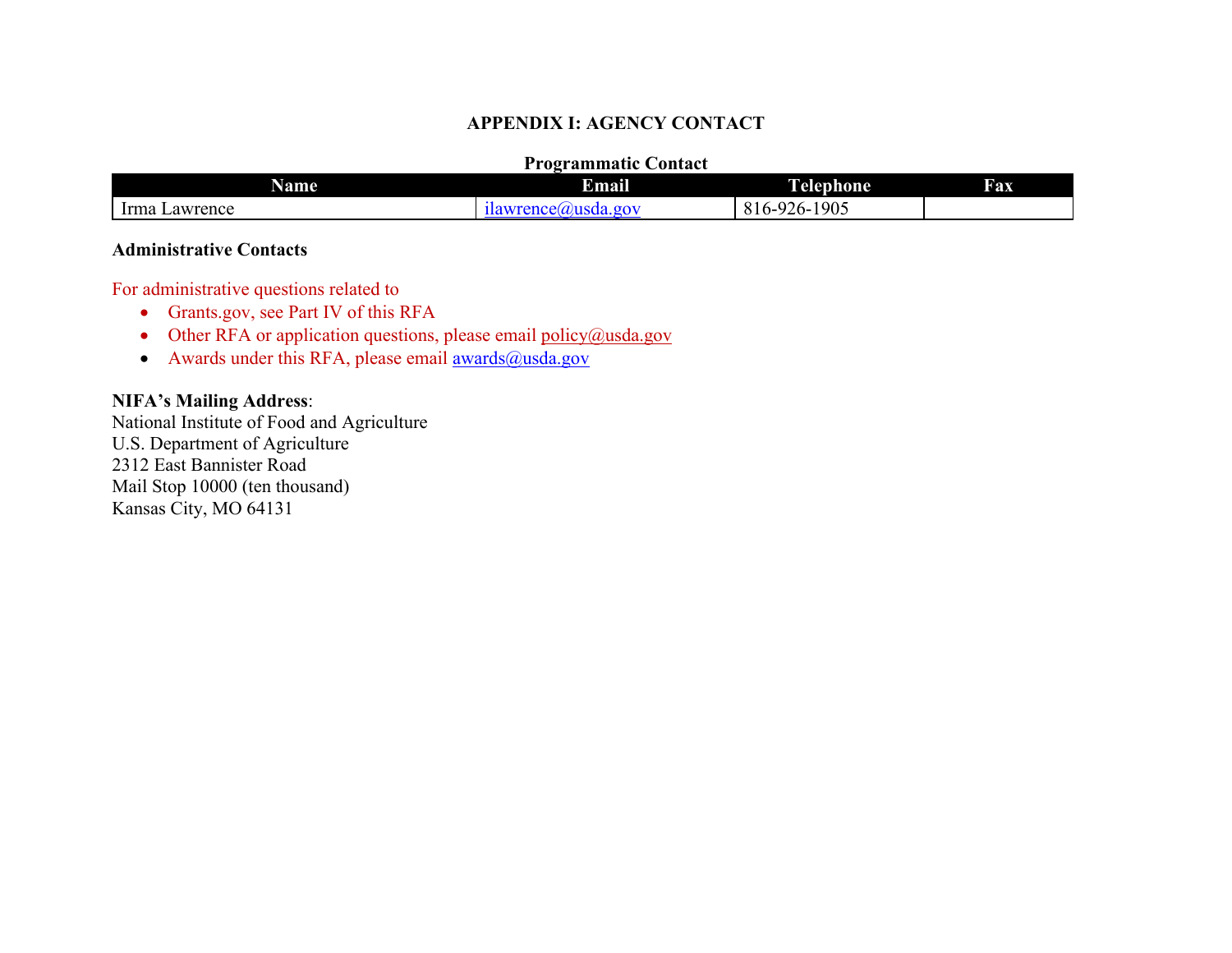# **APPENDIX II: GLOSSARY OF TERMS**

<span id="page-27-0"></span>

| <b>Name</b>                                                    | <b>Acronyms</b> |
|----------------------------------------------------------------|-----------------|
| Authorized Representative                                      | AR              |
| Agricultural Research, Extension, and Education reform Act of  | <b>AREERA</b>   |
| 1998                                                           |                 |
| Catalog of Federal Domestic Assistance                         | <b>CFDA</b>     |
| <b>Classification of Instructional Program</b>                 | CIP             |
| Data Management Plan                                           | <b>DMP</b>      |
| Digital Object Identifier                                      | <b>DOI</b>      |
| Food and Agricultural Education Information System             | <b>FAEIS</b>    |
| National Agricultural Research, Extension, and Teaching Policy | <b>NARETPA</b>  |
| Act of 1977                                                    |                 |
| National Institute of Food and Agriculture                     | <b>NIFA</b>     |
| Project Director                                               | <b>PD</b>       |
| Principal Investigator                                         | PI              |
| <b>Request for Application</b>                                 | <b>RFA</b>      |
| Research, Education, and Economics                             | <b>REE</b>      |
| <b>Total Federal Funds Awarded</b>                             | <b>TFFA</b>     |
| United States Department of Agriculture                        | <b>USDA</b>     |